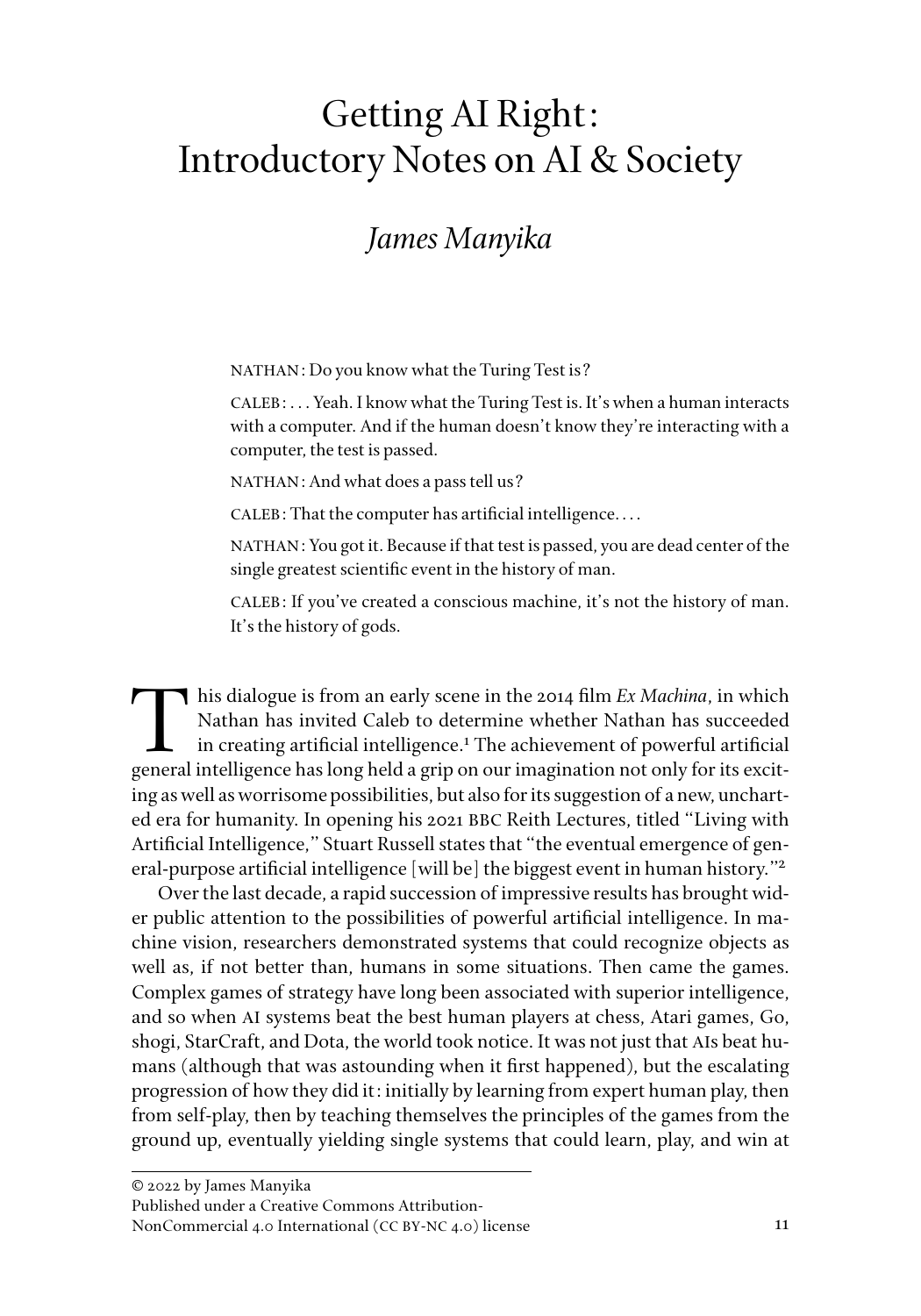several structurally different games, hinting at the possibility of generally intelligent systems.3

Speech recognition and natural language processing have also seen rapid and headline-grabbing advances. Most impressive has been the emergence recently of large language models capable of generating human-like outputs. Progress in language is of particular significance given the role language has always played in human notions of intelligence, reasoning, and understanding. While the advances mentioned thus far may seem abstract, those in driverless cars and robots have been more tangible given their embodied and often biomorphic forms. Demonstrations of such embodied systems exhibiting increasingly complex and autonomous behaviors in our physical world have captured public attention.

Also in the headlines have been results in various branches of science in which AI and its related techniques have been used as tools to advance research from materials and environmental sciences to high energy physics and astronomy.4 A few highlights, such as the spectacular results on the fifty-year-old protein-folding problem by AlphaFold, suggest the possibility that AI could soon help tackle science's hardest problems, such as in health and the life sciences.<sup>5</sup>

While the headlines tend to feature results and demonstrations of a future to come, AI and its associated technologies are already here and pervade our daily lives more than many realize. Examples include recommendation systems, search, language translators–now covering more than one hundred languages–facial recognition, speech to text (and back), digital assistants, chatbots for customer service, fraud detection, decision support systems, energy management systems, and tools for scientific research, to name a few. In all these examples and others, AI-related techniques have become components of other software and hardware systems as methods for learning from and incorporating messy real-world inputs into inferences, predictions, and, in some cases, actions. As director of the Future of Humanity Institute at the University of Oxford, Nick Bostrom noted back in 2006, "A lot of cutting-edge AI has filtered into general applications, often without being called AI because once something becomes useful enough and common enough it's not labeled AI anymore."6

As the scope, use, and usefulness of these systems have grown for individual users, researchers in various fields, companies and other types of organizations, and governments, so too have concerns when the systems have not worked well (such as bias in facial recognition systems), or have been misused (as in deepfakes), or have resulted in harms to some (in predicting crime, for example), or have been associated with accidents (such as fatalities from self-driving cars).7

*Dædalus* last devoted a volume to the topic of artificial intelligence in 1988, with contributions from several of the founders of the field, among others. Much of that issue was concerned with questions of whether research in AI was making progress, of whether AI was at a turning point, and of its foundations, mathemati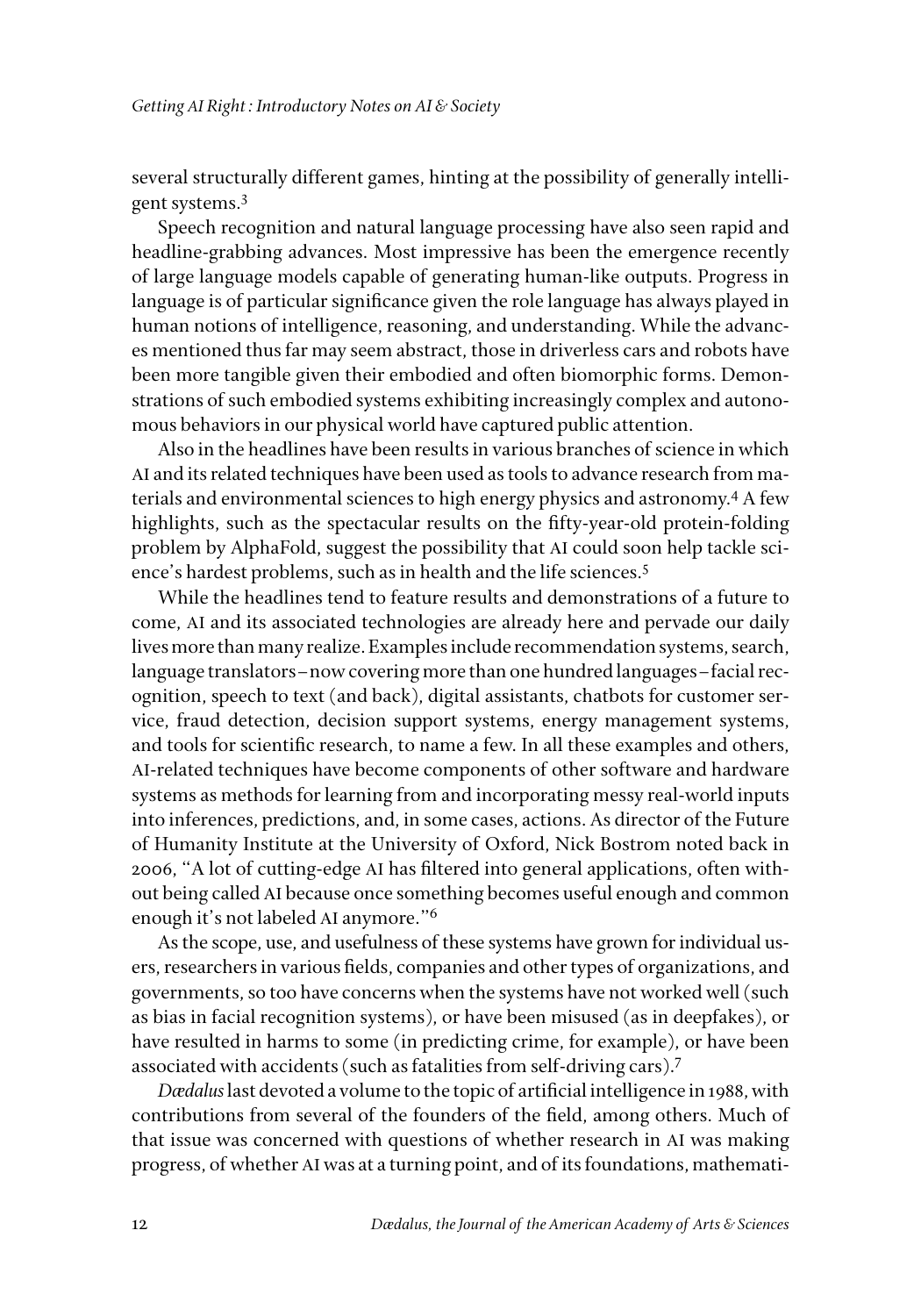cal, technical, and philosophical–with much disagreement. However, in that volume there was also a recognition, or perhaps a rediscovery, of an alternative path toward AI–the connectionist learning approach and the notion of neural nets– and a burgeoning optimism for this approach's potential. Since the 1960s, the learning approach had been relegated to the fringes in favor of the symbolic formalism for representing the world, our knowledge of it, and how machines can reason about it. Yet no essay captured some of the mood at the time better than Hilary Putnam's "Much Ado About Not Very Much." Putnam questioned the *Dædalus* issue itself: "Why a whole issue of *Dædalus*? Why don't we wait until AI achieves something and then have an issue?" He concluded:

Perhaps the optimistic view is right, but I do not see anyone on the scene, in either artificial intelligence or inductive logic, who has any interesting ideas about how the topic-neutral [general] learning strategy works. When someone does appear with such an idea, that will be time for *Dædalus* to publish an issue on AI. 8

This volume of *Dædalus* is indeed the first since 1988 to be devoted to artificial intelligence. This volume does not rehash the same debates; much else has happened since, mostly as a result of the success of the machine learning approach that was being rediscovered and reimagined, as discussed in the 1988 volume. This issue aims to capture where we are in AI's development and how its growing uses impact society. The themes and concerns herein are colored by my own involvement with AI. Besides the television, films, and books that I grew up with, my interest in AI began in earnest in 1989 when, as an undergraduate at the University of Zimbabwe, I undertook a research project to model and train a neural network.<sup>9</sup> I went on to do research on AI and robotics at Oxford. Over the years, I have been involved with researchers in academia and labs developing AI systems, studying AI's impact on the economy, tracking AI's progress, and working with others in business, policy, and labor grappling with its opportunities and challenges for society.<sup>10</sup>

The authors of the twenty-five essays in this volume range from AI scientists and technologists at the frontier of many of AI's developments to social scientists at the forefront of analyzing AI's impacts on society. The volume is organized into ten sections. Half of the sections are focused on AI's development, the other half on its intersections with various aspects of society. In addition to the diversity in their topics, expertise, and vantage points, the authors bring a range of views on the possibilities, benefits, and concerns for society. I am grateful to the authors for accepting my invitation to write these essays.

Experience proceeding further, it may be useful to say what we mean by artificial intelligence. The headlines and increasing pervasiveness of AI and its associated technologies have led to some conflation and confusion abo cial intelligence. The headlines and increasing pervasiveness of AI and its associated technologies have led to some conflation and confusion about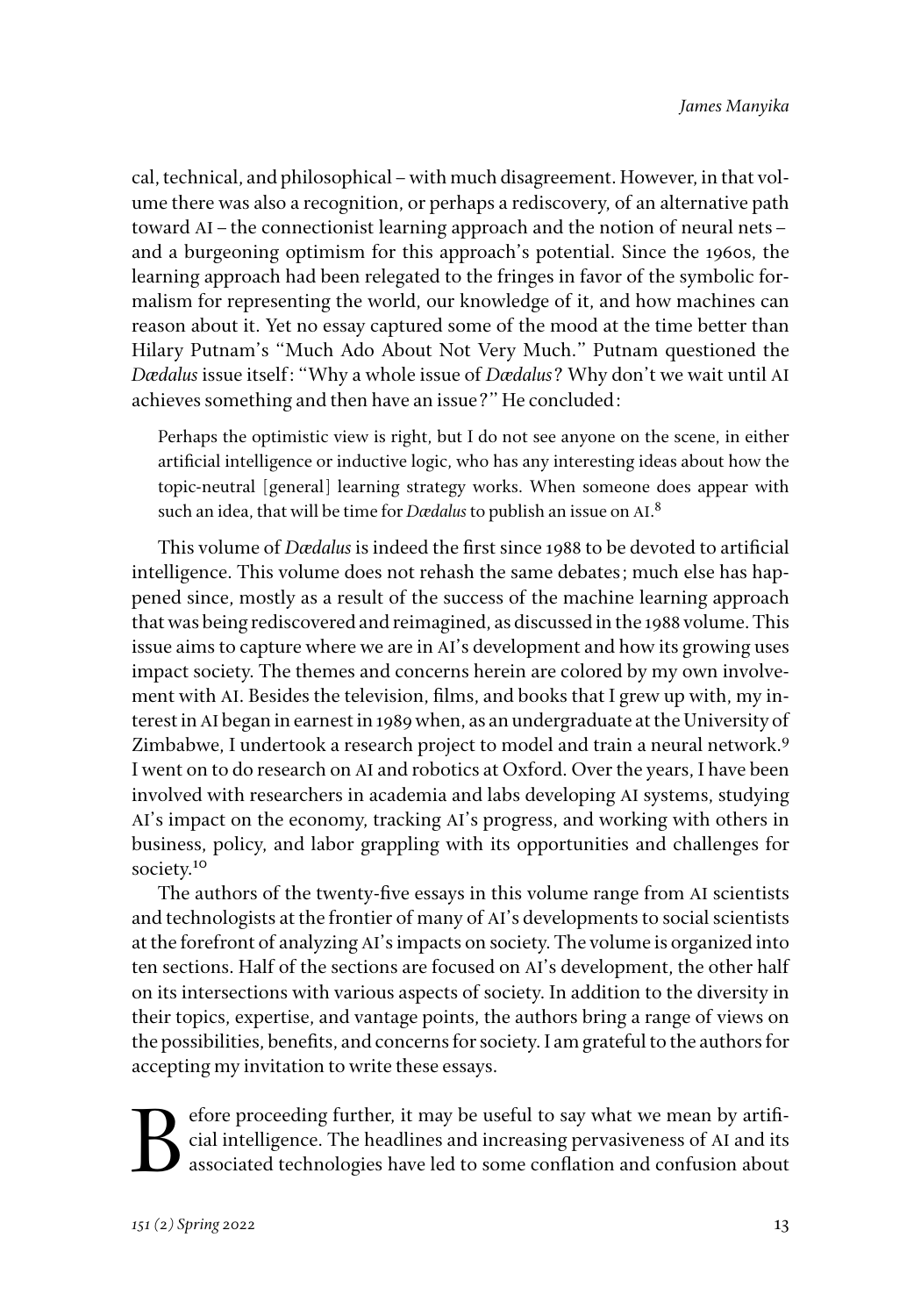what exactly counts as AI. This has not been helped by the current trend–among researchers in science and the humanities, startups, established companies, and even governments–to associate anything involving not only machine learning, but data science, algorithms, robots, and automation of all sorts with AI. This could simply reflect the hype now associated with AI, but it could also be an acknowledgment of the success of the current wave of AI and its related techniques and their wide-ranging use and usefulness. I think both are true; but it has not always been like this. In the period now referred to as the AI winter, during which progress in AI did not live up to expectations, there was a reticence to associate most of what we now call AI with AI.

Two types of definitions are typically given for AI. The first are those that suggest that it is the ability to artificially do what intelligent beings, usually human, can do. For example, artificial intelligence is:

the ability of a digital computer or computer-controlled robot to perform tasks commonly associated with intelligent beings.<sup>11</sup>

The human abilities invoked in such definitions include visual perception, speech recognition, the capacity to reason, solve problems, discover meaning, generalize, and learn from experience. Definitions of this type are considered by some to be limiting in their human-centricity as to what counts as intelligence and in the benchmarks for success they set for the development of AI (more on this later). The second type of definitions try to be free of human-centricity and define an intelligent agent or system, whatever its origin, makeup, or method, as:

Any system that perceives its environment and takes actions that maximize its chance of achieving its goals.12

This type of definition also suggests the pursuit of goals, which could be given to the system, self-generated, or learned.<sup>13</sup> That both types of definitions are employed throughout this volume yields insights of its own.

These definitional distinctions notwithstanding, the term AI, much to the chagrin of some in the field, has come to be what cognitive and computer scientist Marvin Minsky called a "suitcase word."14 It is packed variously, depending on who you ask, with approaches for achieving intelligence, including those based on logic, probability, information and control theory, neural networks, and various other learning, inference, and planning methods, as well as their instantiations in software, hardware, and, in the case of embodied intelligence, systems that can perceive, move, and manipulate objects.

Three questions cut through the discussions in this volume: 1) Where are we in AI's development? 2) What opportunities and challenges does AI pose for society? 3) How much about AI is really about us?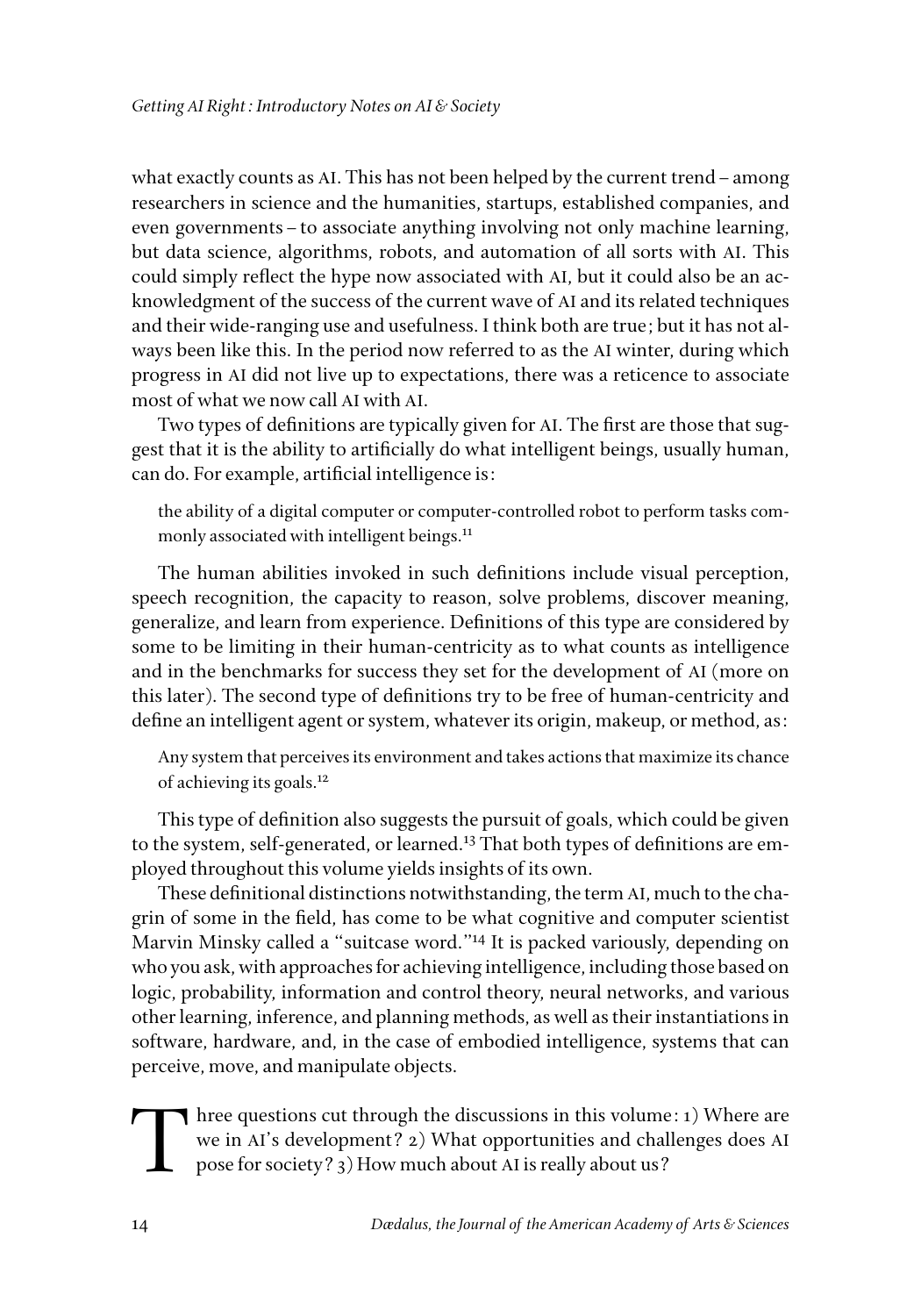#### **Where are we in AI's development?**

Notions of intelligent machines date all the way back to antiquity.15 Philosophers, too, among them Hobbes, Leibnitz, and Descartes, have been dreaming about AI for a long time; Daniel Dennett suggests that Descartes may have even anticipated the Turing Test.<sup>16</sup> The idea of computation-based machine intelligence traces to Alan Turing's invention of the universal Turing machine in the 1930s, and to the ideas of several of his contemporaries in the mid-twentieth century. But the birth of artificial intelligence as we know it and the use of the term is generally attributed to the now famed Dartmouth summer workshop of 1956. The workshop was the result of a proposal for a two-month summer project by John Mc-Carthy, Marvin Minsky, Nathaniel Rochester, and Claude Shannon whereby "An attempt will be made to find how to make machines use language, form abstractions and concepts, solve kinds of problems now reserved for humans, and improve themselves."<sup>17</sup>

In their respective contributions to this volume, "From So Simple a Beginning: Species of Artificial Intelligence" and "If We Succeed," and in different but complementary ways, Nigel Shadbolt and Stuart Russell chart the key ideas and developments in AI, its periods of excitement as well as the aforementioned AI winters. The current AI spring has been underway since the 1990s, with headline-grabbing breakthroughs appearing in rapid succession over the last ten years or so: a period that Jeffrey Dean describes in the title of his essay as a "golden decade," not only for the pace of AI development but also its use in a wide range of sectors of society, as well as areas of scientific research.<sup>18</sup> This period is best characterized by the approach to achieve artificial intelligence through learning from experience, and by the success of neural networks, deep learning, and reinforcement learning, together with methods from probability theory, as ways for machines to learn.<sup>19</sup>

A brief history may be useful here: In the 1950s, there were two dominant visions of how to achieve machine intelligence. One vision was to use computers to create a logic and symbolic representation of the world and our knowledge of it and, from there, create systems that could reason about the world, thus exhibiting intelligence akin to the mind. This vision was most espoused by Allen Newell and Hebert Simon, along with Marvin Minsky and others. Closely associated with it was the "heuristic search" approach that supposed intelligence was essentially a problem of exploring a space of possibilities for answers. The second vision was inspired by the brain, rather than the mind, and sought to achieve intelligence by learning. In what became known as the connectionist approach, units called perceptrons were connected in ways inspired by the connection of neurons in the brain. At the time, this approach was most associated with Frank Rosenblatt. While there was initial excitement about both visions, the first came to dominate, and did so for decades, with some successes, including so-called expert systems.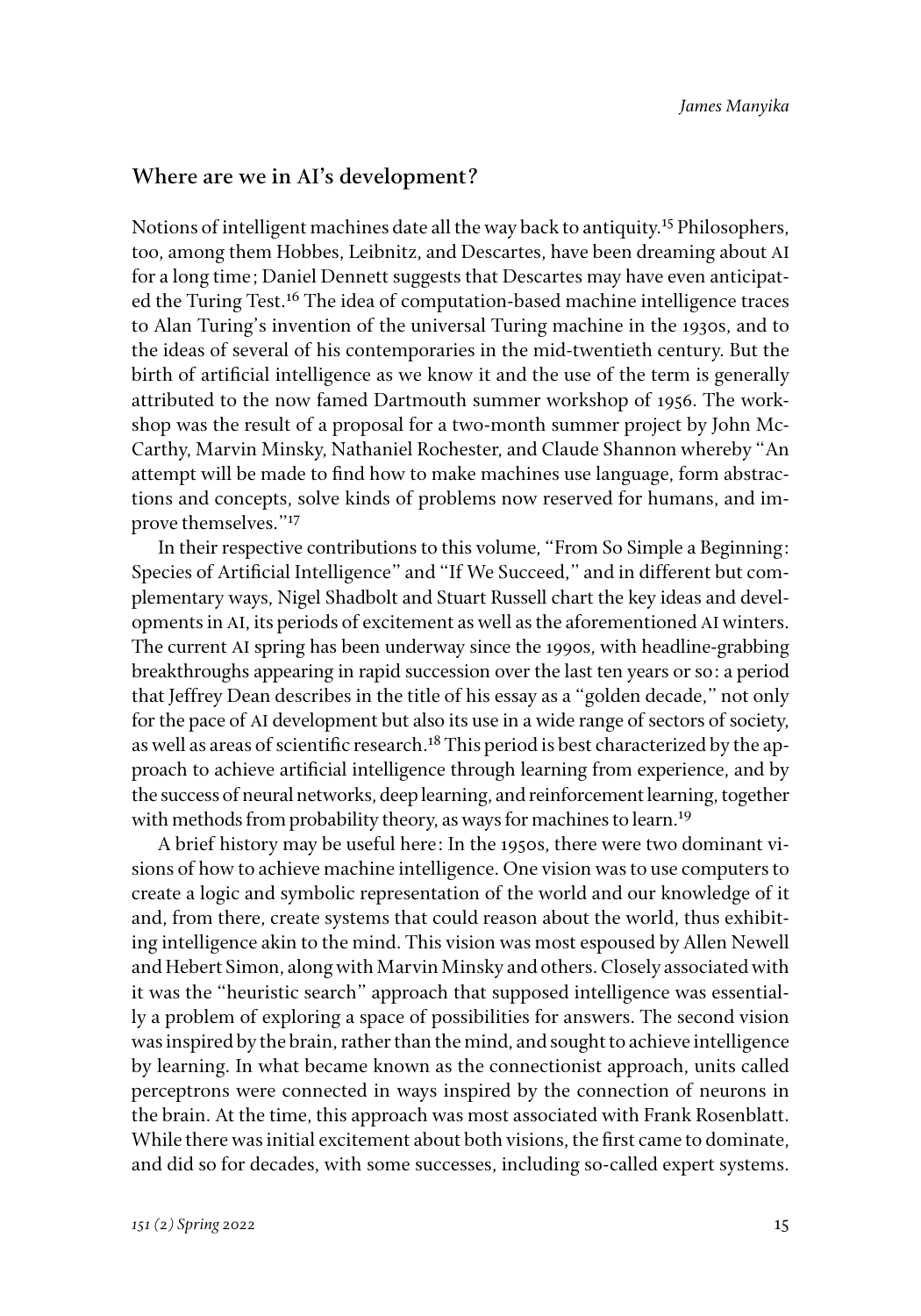Not only did this approach benefit from championing by its advocates and plentiful funding, it came with the suggested weight of a long intellectual tradition– exemplified by Descartes, Boole, Frege, Russell, and Church, among others–that sought to manipulate symbols and to formalize and axiomatize knowledge and reasoning. It was only in the late 1980s that interest began to grow again in the second vision, largely through the work of David Rumelhart, Geoffrey Hinton, James McClelland, and others. The history of these two visions and the associated philosophical ideas are discussed in Hubert Dreyfus and Stuart Dreyfus's 1988 *Dædalus* essay "Making a Mind Versus Modeling the Brain: Artificial Intelligence Back at a Branchpoint."<sup>20</sup> Since then, the approach to intelligence based on learning, the use of statistical methods, back-propagation, and training (supervised and unsupervised) has come to characterize the current dominant approach.

Kevin Scott, in his essay "I Do Not Think It Means What You Think It Means: Artificial Intelligence, Cognitive Work & Scale," reminds us of the work of Ray Solomonoff and others linking information and probability theory with the idea of machines that can not only learn, but compress and potentially generalize what they learn, and the emerging realization of this in the systems now being built and those to come. The success of the machine learning approach has benefited from the boon in the availability of data to train the algorithms thanks to the growth in the use of the Internet and other applications and services. In research, the data explosion has been the result of new scientific instruments and observation platforms and data-generating breakthroughs, for example, in astronomy and in genomics. Equally important has been the co-evolution of the software and hardware used, especially chip architectures better suited to the parallel computations involved in data- and compute-intensive neural networks and other machine learning approaches, as Dean discusses.

Several authors delve into progress in key subfields of AI. 21 In their essay, "Searching for Computer Vision North Stars," Fei-Fei Li and Ranjay Krishna chart developments in machine vision and the creation of standard data sets such as ImageNet that could be used for benchmarking performance. In their respective essays "Human Language Understanding & Reasoning" and "The Curious Case of Commonsense Intelligence," Chris Manning and Yejin Choi discuss different eras and ideas in natural language processing, including the recent emergence of large language models comprising hundreds of billions of parameters and that use transformer architectures and self-supervised learning on vast amounts of data.<sup>22</sup> The resulting pretrained models are impressive in their capacity to take natural language prompts for which they have not been trained specifically and generate human-like outputs, not only in natural language, but also images, software code, and more, as Mira Murati discusses and illustrates in "Language & Coding Creativity." Some have started to refer to these large language models as foundational models in that once they are trained, they are adaptable to a wide range of tasks and outputs.<sup>23</sup> But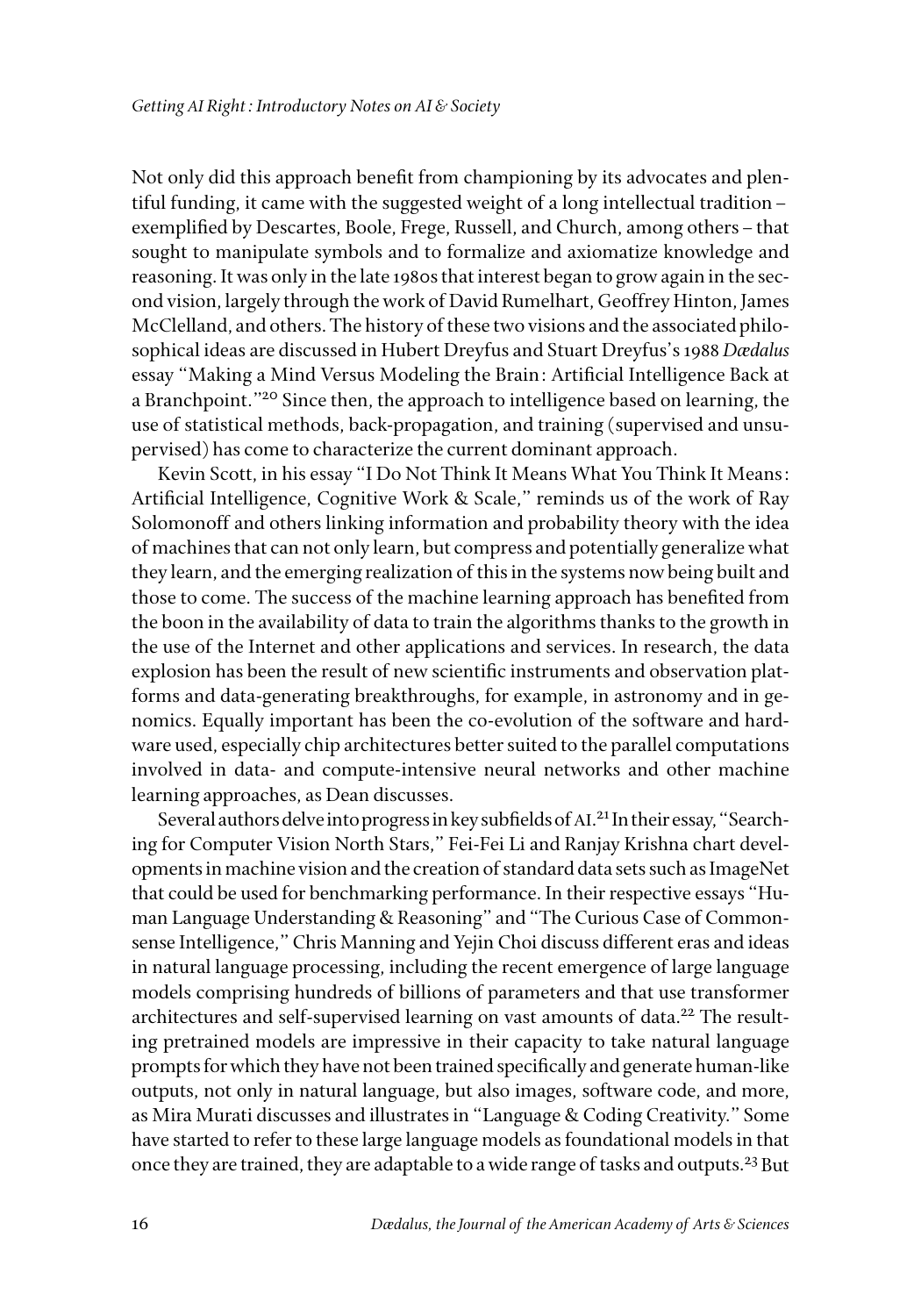despite their unexpected performance, these large language models are still early in their development and have many shortcomings and limitations that are highlighted in this volume and elsewhere, including by some of their developers, especially by Laura Weidinger and her colleagues in their discussion of the ethical and social risks.<sup>24</sup>

In "The Machines from Our Future," Daniela Rus discusses the progress in robotic systems, including advances in the underlying technologies, as well as in their integrated design that enables them to operate in the physical world. She highlights the limitations in the "industrial" approaches used thus far and suggests new ways of conceptualizing robots that draw on insights from biological systems. In robotics, as in AI more generally, there has always been a tension as to whether to copy or simply draw inspiration from how humans and other biological organisms achieve intelligent behavior. Elsewhere, AI researcher Demis Hassabis and colleagues have explored how neuroscience and AI learn from and inspire each other, although so far more in one direction than the other, as Alexis Baria and Keith Cross have suggested.<sup>25</sup>

Despite the success of the current approaches to AI, there are still many shortcomings and limitations, as well as conceptually hard problems in AI.<sup>26</sup> It is useful to distinguish on one hand problematic shortcomings, such as when AI does not perform as intended or safely, or produces biased or toxic outputs that can lead to harm, or when it impinges on privacy, or generates false information about the world, or when it has characteristics such as lack of explainability, all of which can lead to a loss of public trust. These shortcomings have rightly captured the attention of the wider public and regulatory bodies, as well as researchers, among whom there is an increased focus on technical AI and ethics issues.<sup>27</sup> In recent years, there has been a flurry of efforts to develop principles and approaches to responsible AI, as well as bodies involving industry and academia, such as the Partnership on AI, that aim to share best practices.<sup>28</sup> Another important shortcoming has been the significant lack of diversity–especially with respect to gender and race–in the people researching and developing AI in both industry and academia, as has been well documented in recent years.<sup>29</sup> This is an important gap in its own right, but also with respect to the characteristics of the resulting AI and, consequently, in its intersections with society more broadly.

On the other hand, there are limitations and hard problems associated with the things that AI is not yet capable of that, if solved, could lead to more powerful, more capable, or more general AI. In their Turing Lecture, deep learning pioneers Yoshua Bengio, Yann LeCun, and Geoffrey Hinton took stock of where deep learning stands and highlighted its current limitations, such as the difficulties with out-of-distribution generalization.<sup>30</sup> In the case of natural language processing, Manning and Choi highlight the hard challenges in reasoning and commonsense understanding, despite the surprising performance of large language mod-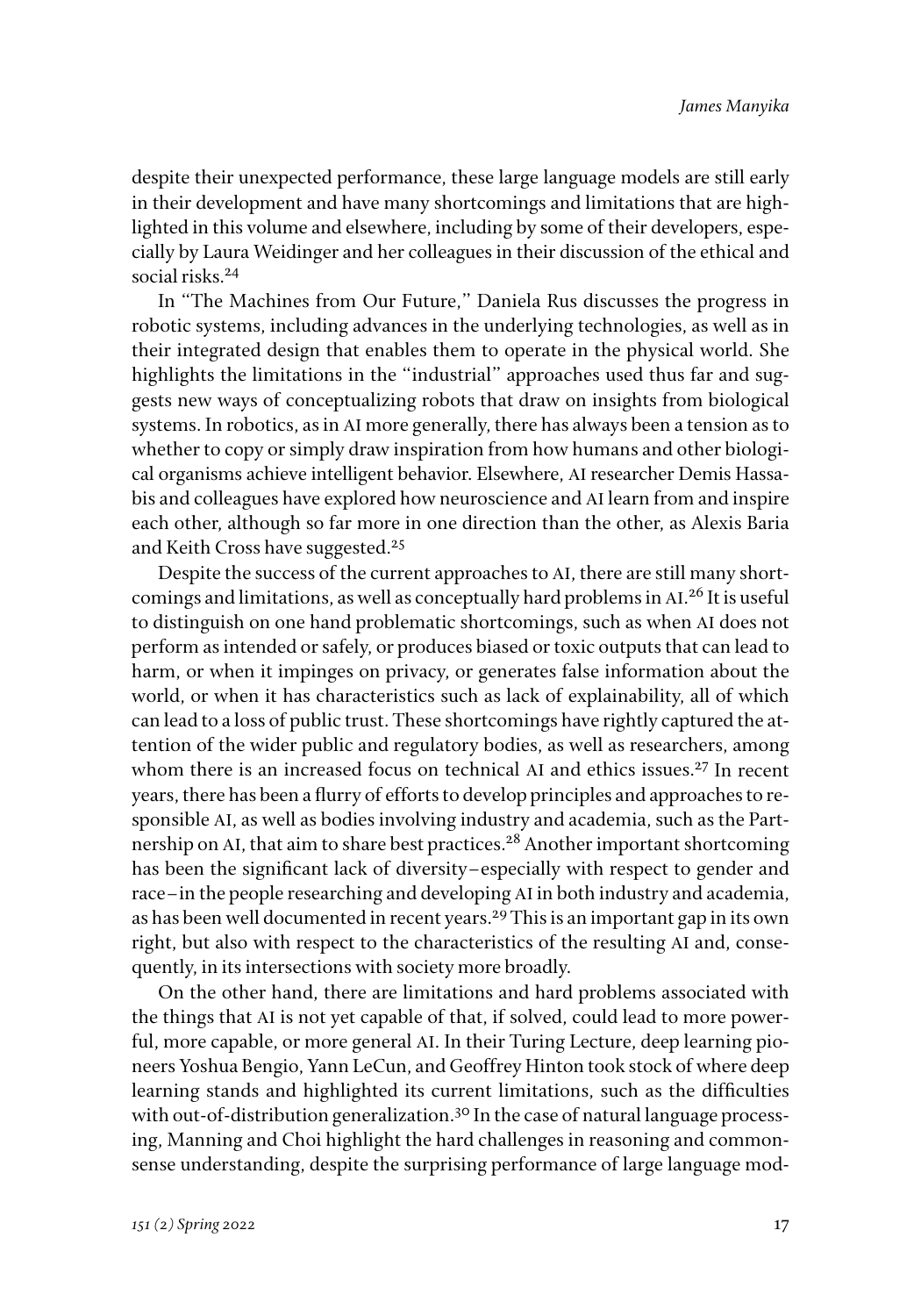els. Elsewhere, computational linguists Emily Bender and Alexander Koller have challenged the notion that large language models do anything resembling understanding, learning, or meaning.31 In "Multi-Agent Systems: Technical & Ethical Challenges of Functioning in a Mixed Group," Kobi Gal and Barbara Grosz discuss the hard problems in multi-agent systems, highlighting the conceptual difficulties–such as how to reason about other agents, their belief systems, and intentionality–as well as ethical challenges in both cooperative and competitive settings, especially when the agents include both humans and machines. Elsewhere, Allan Dafoe and others provide a useful overview of the open problems in cooperative AI. 32 Indeed, there is a growing sense among many that we do not have adequate theories for the sociotechnical embedding of AI systems, especially as they become more capable and the scope of societal use expands.

And although AI and its related techniques are proving to be powerful tools for research in science, as examples in this volume and elsewhere illustrate–including recent examples in which embedded AI capabilities not only help evaluate results but also steer experiments by going beyond heuristics-based experimental design and become what some have termed "self-driving laboratories"33–getting AI to understand science and mathematics and to theorize and develop novel concepts remain grand challenges for AI. 34 Indeed the possibility that more powerful AI could lead to new discoveries in science, as well as enable game-changing progress in some of humanity's greatest challenges and opportunities, has long been a key motivation for many at the frontier of AI research to build more capable systems.

Beyond the particulars of each subfield of AI, the list of more general hard problems that continue to limit the possibility of more capable AI includes one-shot learning, cross-domain generalizations, causal reasoning, grounding, complexities of timescales and memory, and meta-cognition.35 Consideration of these and other hard problems that could lead to more capable systems raises the question of whether current approaches–mostly characterized by deep learning, the building of larger and larger and more foundational and multimodal models, and reinforcement learning–are sufficient, or whether entirely different conceptual approaches are needed in addition, such as neuroscience-inspired cognitive agent approaches or semantic representations or reasoning based on logic and probability theory, to name a few. On whether and what kind of additional approaches might be needed, the AI community is divided, but many believe the current approaches<sup>36</sup> along with further evolution of compute and learning architectures have yet to reach their limits.<sup>37</sup>

The debate about the sufficiency of the current approaches is closely associated with the question of whether artificial general intelligence can be achieved, and if so, how and when. *Artificial general intelligence* (AGI) is defined in distinction to what is sometimes called *narrow AI*: that is, AI developed and fine-tuned for specific tasks and goals, such as playing chess. The development of AGI, on the other hand, aims for more powerful AI – at least as powerful as humans – that is gener-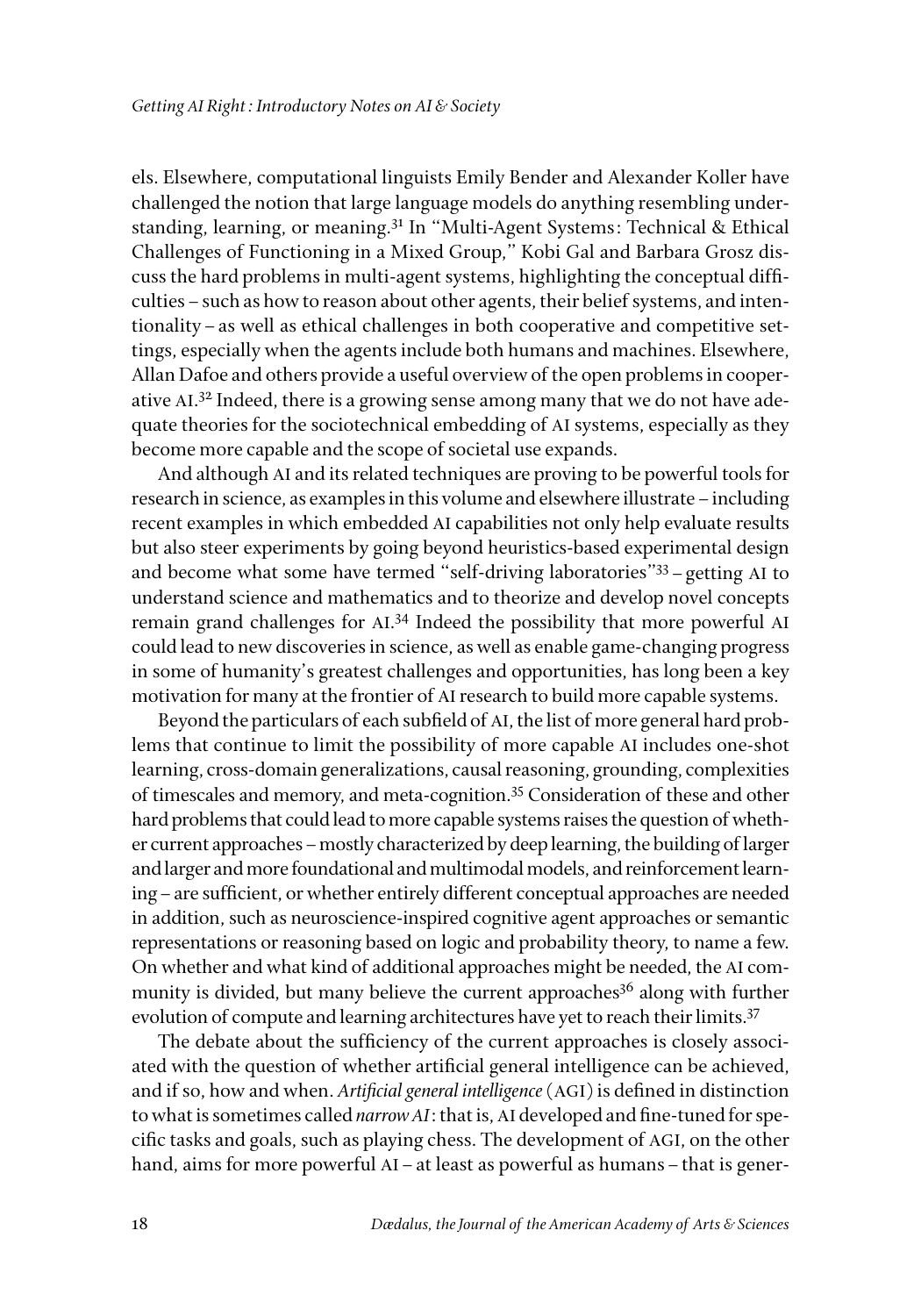ally applicable to any problem or situation and, in some conceptions, includes the capacity to evolve and improve itself, as well as set and evolve its own goals and preferences. Though the question of whether, how, and when AGI will be achieved is a matter for debate, most agree that its achievement would have profound implications–beneficial and worrisome–for humanity, as is often depicted in popular books38 and films such as *2001: A Space Odyssey* through *Terminator* and *The Matrix* to *Ex Machina* and *Her*. Whether it is imminent or not, there is growing agreement among many at the frontier of AI research that we should prepare for the possibility of powerful AGI with respect to safety and control, alignment and compatibility with humans, its governance and use, and the possibility that multiple varieties of AGI could emerge, and that we should factor these considerations into how we approach the development of AGI.

Most of the investment, research and development, and commercial activity in AI today is of the narrow AI variety and in its numerous forms: what Nigel Shadbolt terms the *speciation* of AI. This is hardly surprising given the scope for useful and commercial applications and the potential for economic gains in multiple sectors of the economy.<sup>39</sup> However, a few organizations have made the development of AGI their primary goal. Among the most well-known of these are DeepMind and OpenAI, each of which has demonstrated results of increasing generality, though still a long way from AGI.

### **What opportunities and challenges does AI pose for society?**

Perhaps the most widely discussed societal impact of AI and automation is on jobs and the future of work. This is not new. In 1964, in the wake of the era's excitement about AI and automation, and concerns about their impact on jobs, President Lyndon Johnson empaneled a National Commission on Technology, Automation, and Economic Progress.40 Among the commission's conclusions was that such technologies were important for economic growth and prosperity and "the basic fact that technology destroys jobs, but not work." Most recent studies of this effect, including those I have been involved in, have reached similar conclusions and that over time, more jobs are gained than are lost. These studies highlight that it is the sectoral and occupational transitions, the skill and wage effects–not the existence of jobs broadly – that will present the greatest challenges.<sup>41</sup> In their essay "Automation, AI & Work," Laura Tyson and John Zysman discuss these implications for work and workers. Michael Spence goes further, in "Automation, Augmentation, Value Creation & the Distribution of Income & Wealth," to discuss the distributional issues with respect to income and wealth within and between countries, as well as the societal opportunities that are created, especially in developing countries. In "The Turing Trap: The Promise & Peril of Human-Like Artificial Intelligence," Erik Brynjolfsson discusses how the use of human bench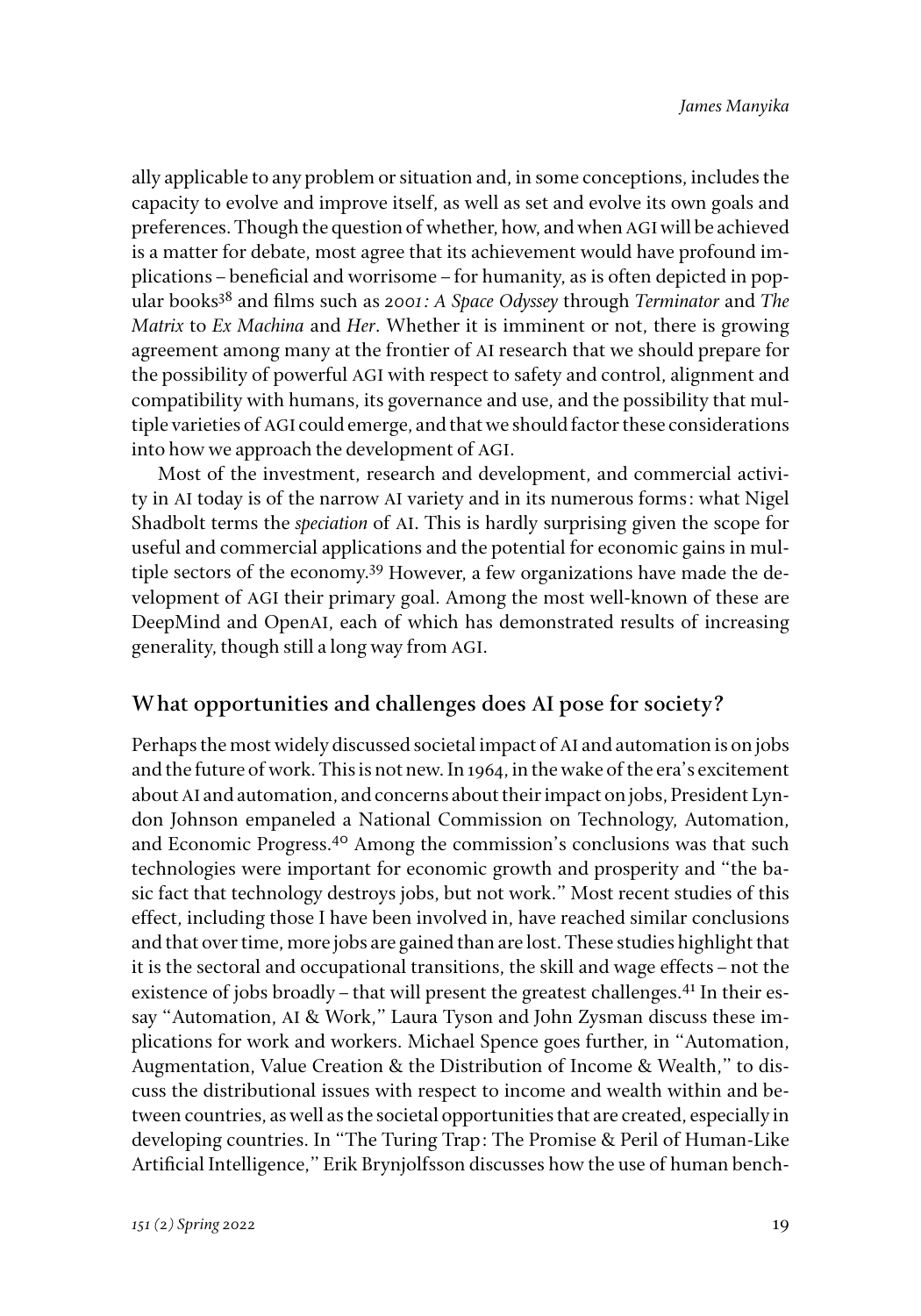marks in the development of AI runs the risk of AI that substitutes for, rather than complements, human labor. He concludes that the direction AI's development will take in this regard, and resulting outcomes for work, will depend on the incentives for researchers, companies, and governments.42

Still, a concern remains that the conclusion that more jobs will be created than lost draws too much from patterns of the past and does not look far enough into the future and at what AI will be capable of. The arguments for why AI could break from past patterns of technology-driven change include: first, that unlike in the past, technological change is happening faster and labor markets (including workers) and societal systems' ability to adapt are slow and mismatched; and second, that, until now, automation has mostly mechanized physical and routine tasks, but that going forward, AI will be taking on more cognitive and nonroutine tasks, creative tasks, tasks based on tacit knowledge, and, if early examples are any indication, even socioempathic tasks are not out of the question.43 In other words, "There are now in the world machines that think, that learn and that create. Moreover, their ability to do these things is going to increase rapidly until–in a visible future–the range of problems they can handle will be coextensive with the range to which the human mind has been applied." This was Herbert Simon and Allen Newell in 1957.44

Acknowledging that this time could be different usually elicits two responses: First, that new labor markets will emerge in which people will value things done by other humans for their own sake, even when machines may be capable of doing these things as well as or even better than humans. The other response is that AI will create so much wealth and material abundance, all without the need for human labor, and the scale of abundance will be sufficient to provide for everyone's needs. And when that happens, humanity will face the challenge that Keynes once framed: "For the first time since his creation man will be faced with his real, his permanent problem–how to use his freedom from pressing economic cares, how to occupy the leisure, which science and compound interest will have won for him, to live wisely and agreeably and well."45 However, most researchers believe that we are not close to a future in which the majority of humanity will face Keynes's challenge, and that until then, there are other AI- and automation-related effects that must be addressed in the labor markets now and in the near future, such as inequality and other wage effects, education, skilling, and how humans work alongside increasingly capable machines–issues that Laura Tyson and John Zysman, Michael Spence, and Erik Brynjolfsson discuss in this volume.

Jobs are not the only aspect of the economy impacted by AI. Russell provides a directional estimate of the potentially huge economic bounty from artificial general intelligence, once fully realized: a global GDP of \$750 trillion, or ten times today's global GDP. But even before we get to fully realized general-purpose AI, the commercial opportunities for companies and, for countries, the potential pro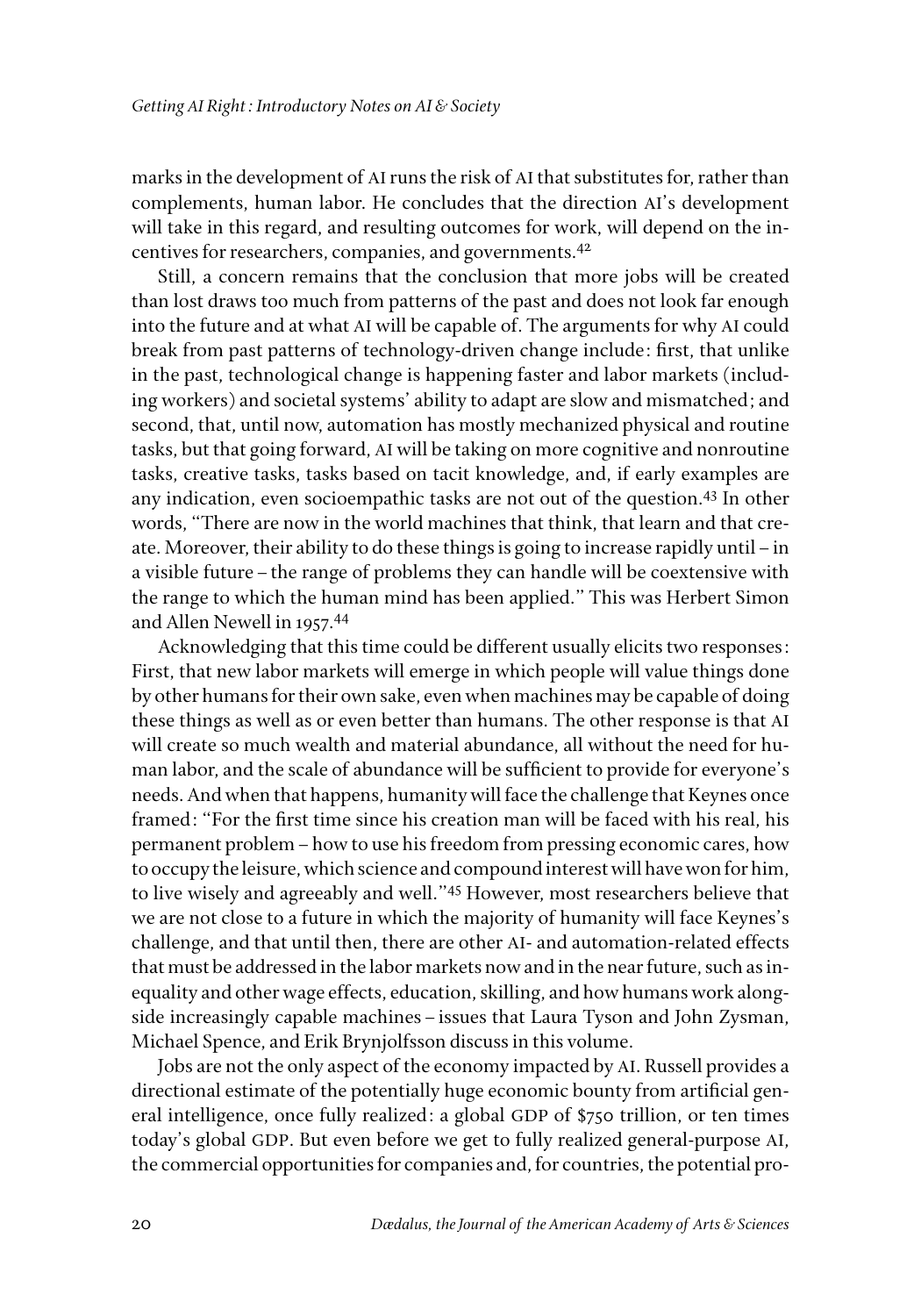ductivity gains and economic growth as well as economic competitiveness from narrow AI and its related technologies are more than sufficient to ensure intense pursuit and competition by companies and countries in the development, deployment, and use of AI. At the national level, while many believe the United States is ahead, it is generally acknowledged that China is fast becoming a major player in AI, as evidenced by its growth in AI research, infrastructure, and ecosystems, as highlighted in several reports.<sup>46</sup> Such competition will likely have market structure effects for companies and countries, including scale and consolidation, given the characteristics of such technologies as discussed by Eric Schmidt, Spence, and others elsewhere.47 Moreover, the competitive dynamics may get in the way of responsible approaches to AI and issues requiring collective action (such as safety) between competitors, whether they are companies or countries, as Amanda Askell, Miles Brundage, and Gillian Hadfield have highlighted.<sup>48</sup>

Nations have reasons beyond the economic to want to lead in AI. The role of AI in national security–in surveillance, signals intelligence, cyber operations, defense systems, battle-space superiority, autonomous weapons, even disinformation and other forms of sociopolitical warfare–is increasingly clear. In "AI, Great Power Competition & National Security," Eric Schmidt, who cochaired the U.S. National Security Commission on Artificial Intelligence, paints a stark picture of current and future risks that AI technologies pose to international security and stability. Schmidt calls for the exploration of shared limits and treaties on AI, even among rivals. Short of that, he points to confidence-building measures to limit risks and increase trust.49 At the same time, Russell and Shadbolt, respectively, spotlight concerns regarding autonomous weapons and weaponized AI.

In "The Moral Dimension of AI-Assisted Decision-Making: Some Practical Perspectives from the Front Lines," former Secretary of Defense Ash Carter identifies lessons for AI drawn from other national security-related technologies, such as nuclear weapons, while focusing on the ethics of automated decision-making. He examines the key ingredients of AI: that is, algorithms, data sets, and the applications themselves. He draws from engineering design approaches to illustrate ways in which decision-making that involves use of AI and automation technologies can still be grounded in ethics and made tractable despite the apparent complexities and claims to the contrary. He further argues that approaches grounded in values and ethics do not place nations like the United States at a disadvantage. However, there are important differences between AI and nuclear technologies: for example, AI's development has been led by a private sector in pursuit of global opportunities. And, as Schmidt points out, AI technologies in their development and use have network effects and tend to consolidate around those who lead in their development, whether they are companies or countries. This pits commercial and economic interests for com-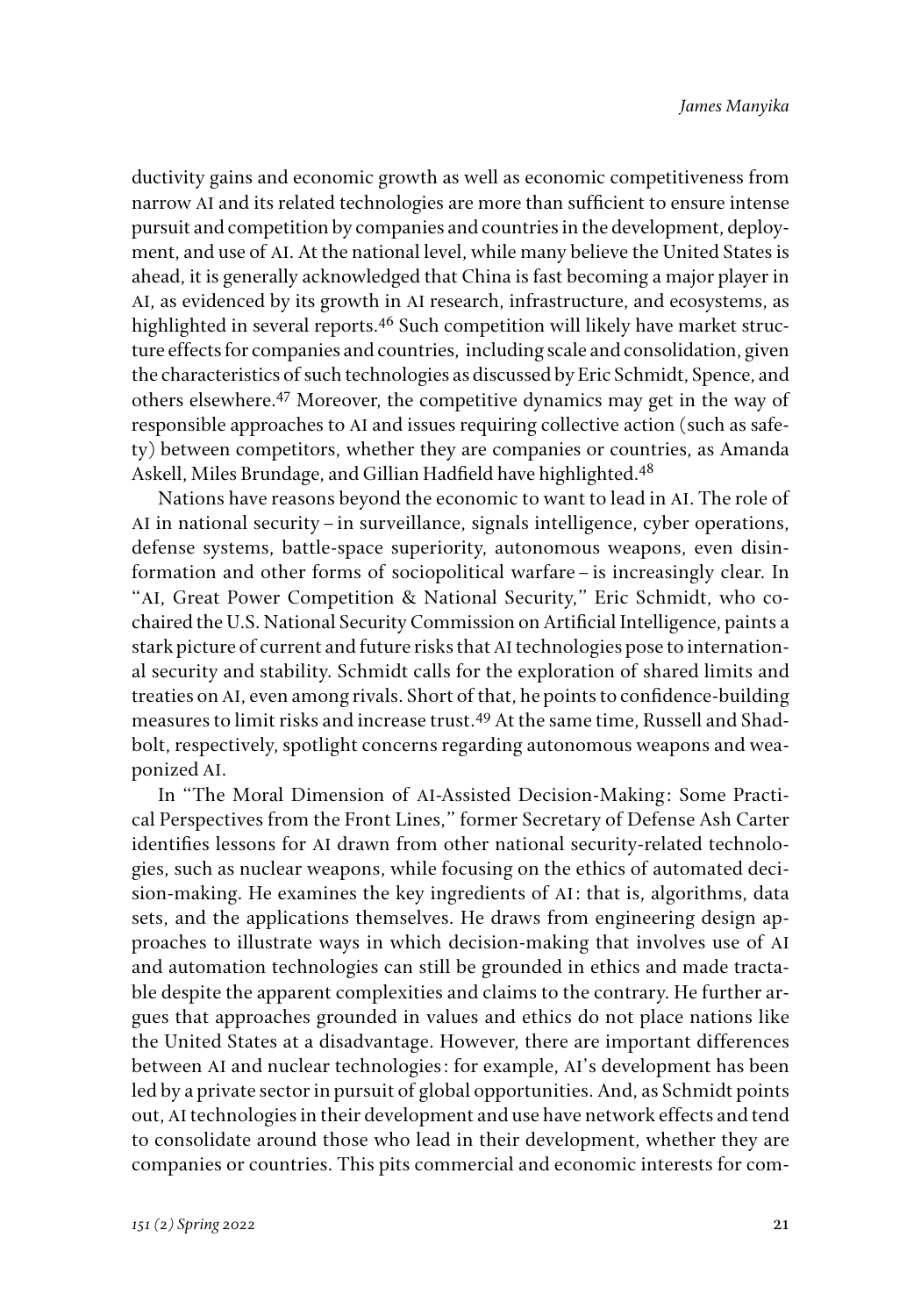panies and countries on one hand, and the national security interests of countries on the other.50 Not fully explored in this volume are the implications for companies (as well as other types of organizations) and countries not at the forefront of AI's development but that could benefit from its use. This is of particular significance given that many have highlighted the potential for AI and its related technologies to contribute, along with other social and developmental efforts, to tackling many current and future global and societal challenges.51 The COVID-19 pandemic has given us a live example of the human cost when countries at the forefront of a globally valuable discovery, such as a vaccine, do not or are slow to share it with poorer parts of the world.

As the use of AI has grown to encompass not only consumer applications and services, but also those in health care, financial services, public services, and commerce generally, it has in many instances improved effectiveness and decision quality and enabled much-needed cost and performance optimization. At the same time, in some cases, the use of algorithms has led to issues of bias and fairness, often the result of bias in the training data and the societal systems through which such data are collected.<sup>52</sup> Sonia Katyal uses examples from facial recognition, policing, and sentencing to argue in "Democracy & Distrust in an Era of Artificial Intelligence" that, when there is an absence of representation and participation, AI-powered systems carry the same risks and potential for distrust as political systems. In "Distrust of Artificial Intelligence: Sources & Responses from Computer Science & Law," Cynthia Dwork and Martha Minow highlight the absence of ground truth and what happens when utility for users and commercial interests are at odds with considerations of privacy and the risks of societal harms.53 In light of these concerns, as well as the beneficial possibilities of AI, Mariano-Florentino Cuéllar, a former California Supreme Court Justice, and Aziz Huq frame how we might achieve the title of their essay: artificially intelligent regulation.

It is easy to see how governments and organizations in their desire to observe, analyze, and optimize everything would be tempted to use AI to create increasingly powerful "seeing rooms." In "Socializing Data," Diane Coyle discusses the history and perils of seeing rooms, even when well intentioned, and the problems that arise when markets are the primary mechanism for how AI uses social data. For governments, the opportunity to use AI to improve the delivery and effectiveness of public services is also hard to ignore. In her essay "Rethinking AI for Good Governance," Helen Margetts asks what a public sector AI would look like. She draws on public sector examples from different countries to highlight key challenges, notably those related to issues like resource allocation, that are more "normatively loaded" in the public sector than they are for firms. She concludes by exploring how and in which areas governments can make the most ambitious and societally beneficial use of AI.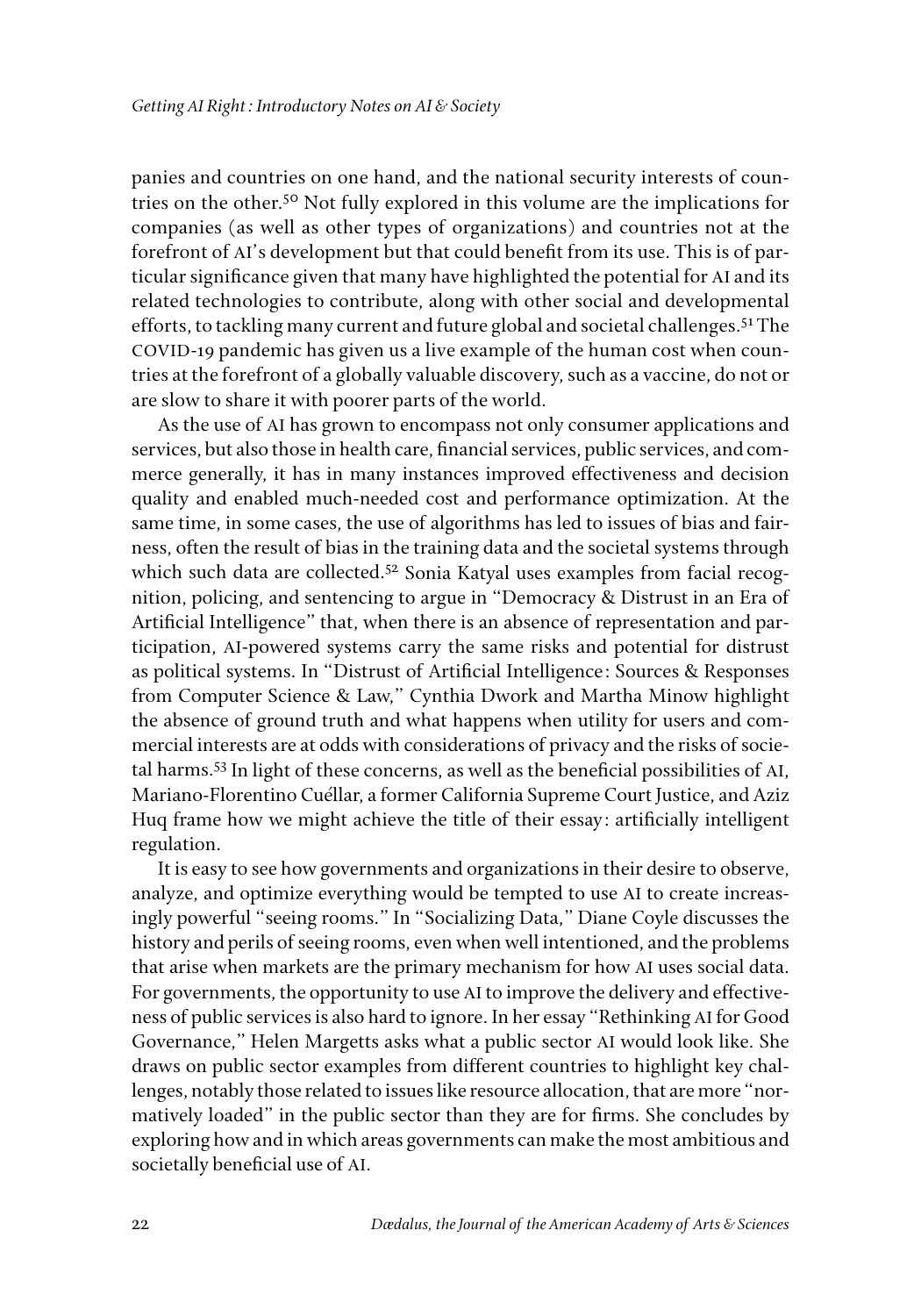#### **How much about AI is really about us?**

At the end of her essay, Katyal quotes J. David Bolter from his 1984 *Dædalus* essay: "I think artificial intelligence will grow in importance as a way of looking at the human mind, regardless of the success of the programs themselves in imitating various aspects of human thought." Taking this suggestion, one can ask various kinds of questions about us using the mirror AI provides, especially as it becomes more capable: What does it mean to be intelligent, creative, or, more generally, cognitively human when many of the ways we have defined these characteristics of ourselves increasingly can be imitated or even, in the future, done better or better done by machines? How much of being human needs the mystery of not knowing how it works, or relies on our inability to mimic it or replicate it artificially? What happens when this changes? To what extent do our human ability– bounded conceptions of *X* (where *X* could be intelligence, creativity, empathy, relations, and so on) limit the possibility of other forms of *X* that may complement or serve humanity better? To what extent must we reexamine our socioeconomic systems and institutions, our social infrastructure, what lies at the heart of our social policies, at our notions of justice, representation, and inclusion, and face up to what they really are (and have been) and what they will need to be in the age of AI?

Their shortcomings notwithstanding, the emergence of large language models and their ability to generate human-like outputs provides a "laboratory" of sorts, as Tobias Rees calls it, to explore questions about us in an era of increasingly capable machines. We may have finally arrived at what Dennett suggests at the end of his 1988 essay, that "AI has not yet solved any of our ancient riddles . . . but it has provided us with new ways of disciplining and extending philosophical imagination that we have only just begun to exploit."54 Murati explores how humans could relate to and work alongside machines when machines can generate outputs approaching human-like creativity. She illustrates this with examples generated by GPT-3, OpenAI's large language model. The possibilities she describes echo what Scott suggests: that we humans may have to rethink our relation to work and other creative activities.

Blaise Agüera y Arcas explores the titular question of his essay "Do Large Language Models Understand Us?" through a series of provocations interspersed with outputs from LaMDA, Google's large language model. He asks whether we are gatekeeping or constantly moving the goalposts when it comes to notions such as intelligence or understanding, even consciousness, in order to retain these for ourselves. Pamela McCorduck, in her still-relevant history of the field, *Machines Who Think*, first published in 1979, put it thus: "It's part of the history of the field of artificial intelligence that every time somebody figured out how to make a computer do something–play good checkers, solve simple but relatively informal problems–there was a chorus of critics to say, 'that's not thinking.'"55 As to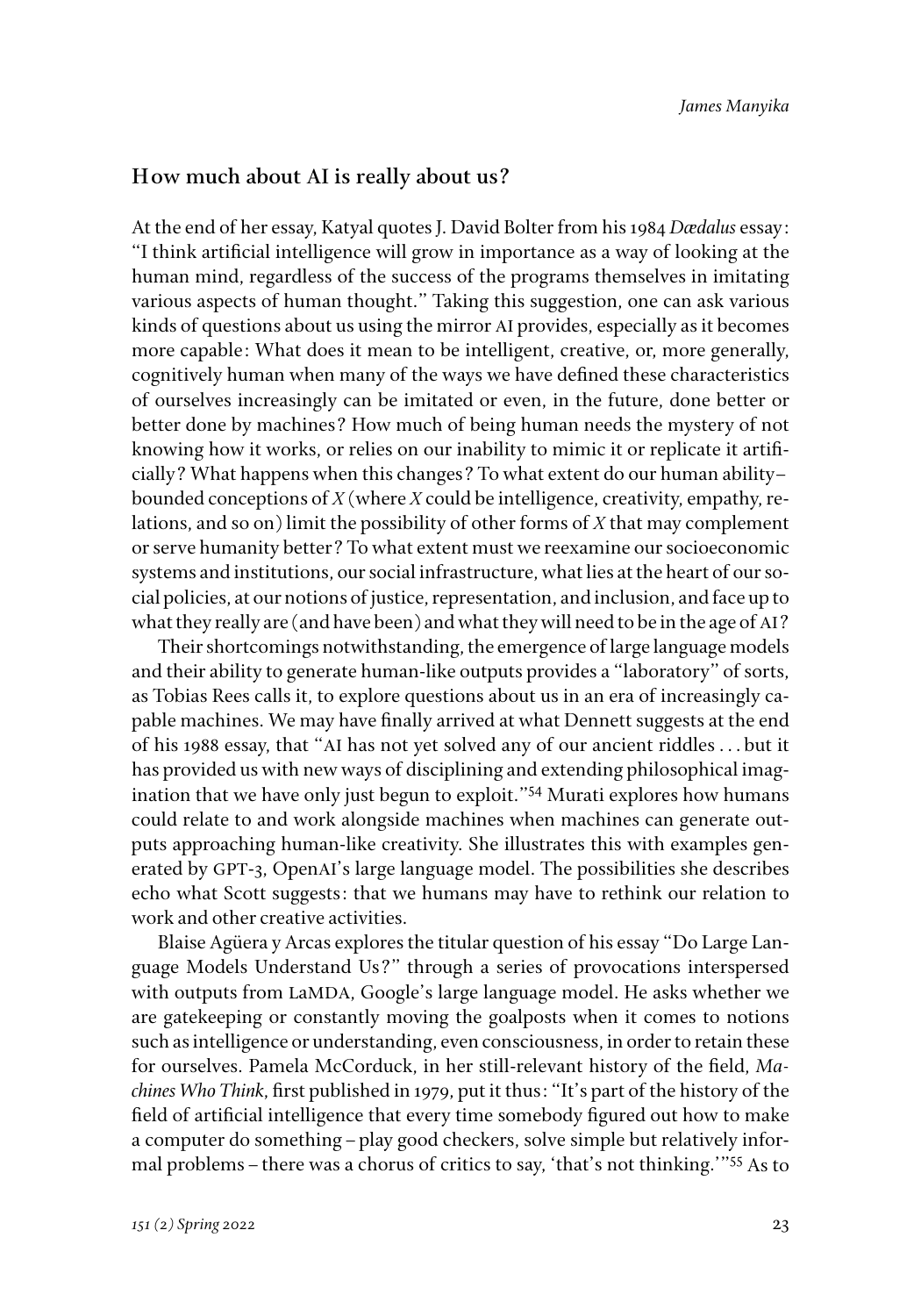what machines are actually doing or not actually doing when they appear to be thinking, one could ask whether whatever they are doing is different from what humans do in any way other than how it is being done. In "Non-Human Words: On GPT-3 as a Philosophical Laboratory," while engaging in current debates about the nature of these models, Rees also discusses how conceptions of the human have been intertwined with language in different historical eras and considers the possibility of a new era in which language is separated from humans.

In "Signs Taken for Wonders: AI, Art & the Matter of Race," Michele Elam illustrates how, throughout history, socially transformative technologies have played a formalizing and codifying role in our conceptions of what constitutes humanity and who the "us" is. In how they are developed, used, and monetized, and by whom, she argues that technologies like AI have the effect of universalizing particular conceptions of what it is to be human and to progress, often at the exclusion of other ways of being human and of progressing and knowing, especially those associated with Black, Latinx, and Indigenous communities and with feminist, queer, disability, and decolonial perspectives; further highlighting the need for diversity among those involved in AI's development. Elsewhere, Timnit Gebru has clearly illustrated how, like other technologies with the potential to benefit society, AI can also worsen systematic discrimination of already marginalized groups.56 In another example of AI as formalizer to ill-effect, Blaise Agüera y Arcas, Margaret Mitchell, and Alexander Todorov examine the use of machine learning to correlate physical characteristics with nonphysical traits, not unlike nineteenth- and twentieth-century physiognomy, and point out the harmful circular logic of essentialism that can result when AI is used as a detector of traits.<sup>57</sup>

Progress in AI not only raises the stakes on ethical issues associated with its application, it also helps bring to light issues already extant in society. Many have shown how algorithms and automated decision-making can not only perpetuate but also formalize and amplify existing societal inequalities, as well as create new inequalities.58 In addition, the challenge to remove bias or code for fairness may also create the opportunity for society to examine in a new light what it means by "fair."59 Here it is worth recalling Dennett being unimpressed by Putnam's indictment of AI, that "AI has utterly failed, over a quarter century, to solve problems that philosophy has utterly failed to solve over two millennia."<sup>60</sup> Furthermore, examining the role of algorithms and automated decision-making and the data needed to inform algorithms may shed light on what actually underlies society's goals and policies in the first place, issues that have begun to receive attention in the literature of algorithms, fairness, and social welfare.<sup>61</sup> In "Toward a Theory of Justice for Artificial Intelligence," Iason Gabriel, drawing on Rawls's theory of justice, explores the intersection of AI and distributive justice by considering the role that sociotechnical systems play. He examines issues including basic liberties and equality of opportunity to suggest that considerations of distributive justice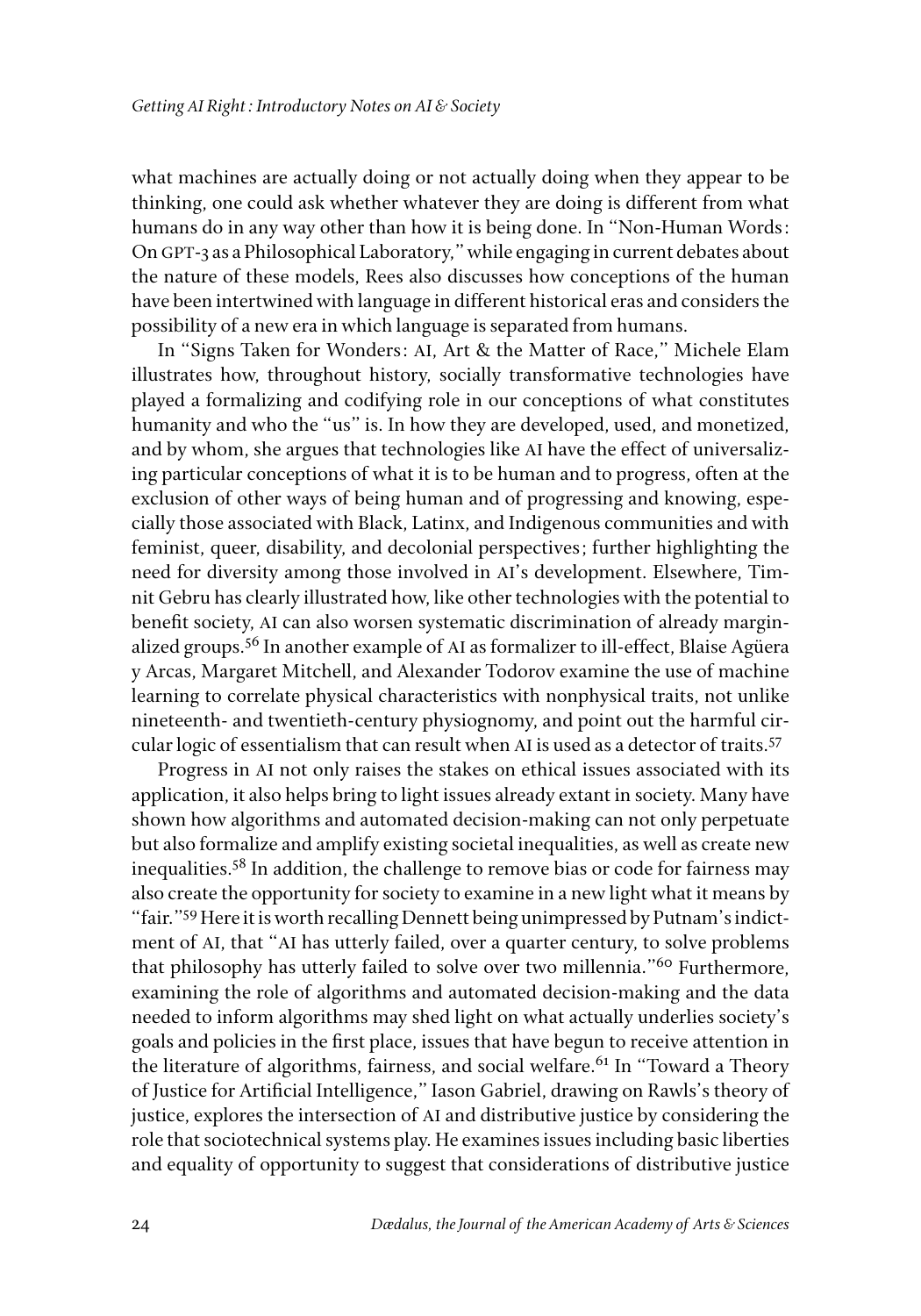may now need to grapple with the particularities of AI as a technological system and that could lead to some novel consequences.

And as AI becomes more powerful, a looming question becomes how to align AI with humans with respect to safety and control, goals and preferences, even values. The question of AI and control is as old as the field itself; Turing himself raised it, as Russell reminds us. Some researchers believe that concerns about these sorts of risks are overblown given the nature of AI, while others believe we are a long way away from existential control risks but that research must begin to consider approaches to the control issue and factor it into how we develop more powerful AI systems.<sup>62</sup> Russell proposes an approach to alignment and human compatibility that capitalizes on uncertainty in goals and human preferences, and makes use of inverse reinforcement learning as a way for machines to learn human preferences. Elsewhere, Gabriel has discussed the range of possibilities as to what we mean by alignment with AI, with each possibility presenting its own complexities.<sup>63</sup> But in Gabriel, as in Russell, there are considerable normative challenges involved, along with complications due to the plasticity of human preferences, as well as the possibility of varieties of AGI that may not be based on the preferred alignment approaches.

In "Artificial Intelligence, Humanistic Ethics," John Tasioulas argues that designing AI that aligns with human preferences is one thing, but it does not obviate the need to determine what those human preferences should be in the first place. He challenges the tendency to default to preference utilitarianism and its maximization by AI developers, as well as by economic and governmental actors (who often use wealth maximization and GDP as proxies), which leads to market mechanisms dominating solutions at the expense of nonmarket values and mechanisms, echoing some of Coyle's concerns. Here again it seems that the mirror provided by more capable AI highlights, and with higher stakes, the unfinished (perhaps never to be finished) business of humanistic ethics, not unlike how AI may be pushing us to clarify fairness and serving notice that trolley problems are no longer just the stuff of thought experiments, since we are building autonomous systems that may have to make such choices. Returning to Tasioulas, he ends his essay on a tantalizing note, suggesting that if indeed to make progress toward AGI, the ethics challenges may prove to be not unlike those we still have with integrating nonhuman animals within our ethical thought.

Throughout the history of AI, we have asked: how good is it now? This question has been asked about every application from playing chess or Go, to knowing things, performing surgery, driving a car, writing a novel, creating art, independently making mathematical conjectures or scientific discoveries, or simply having a good bedside manner. In asking the question, it may be useful also to ask: compared to what? With an eye toward implications for society, one might compare AI with the humans best at the respective activity. There remain plenty of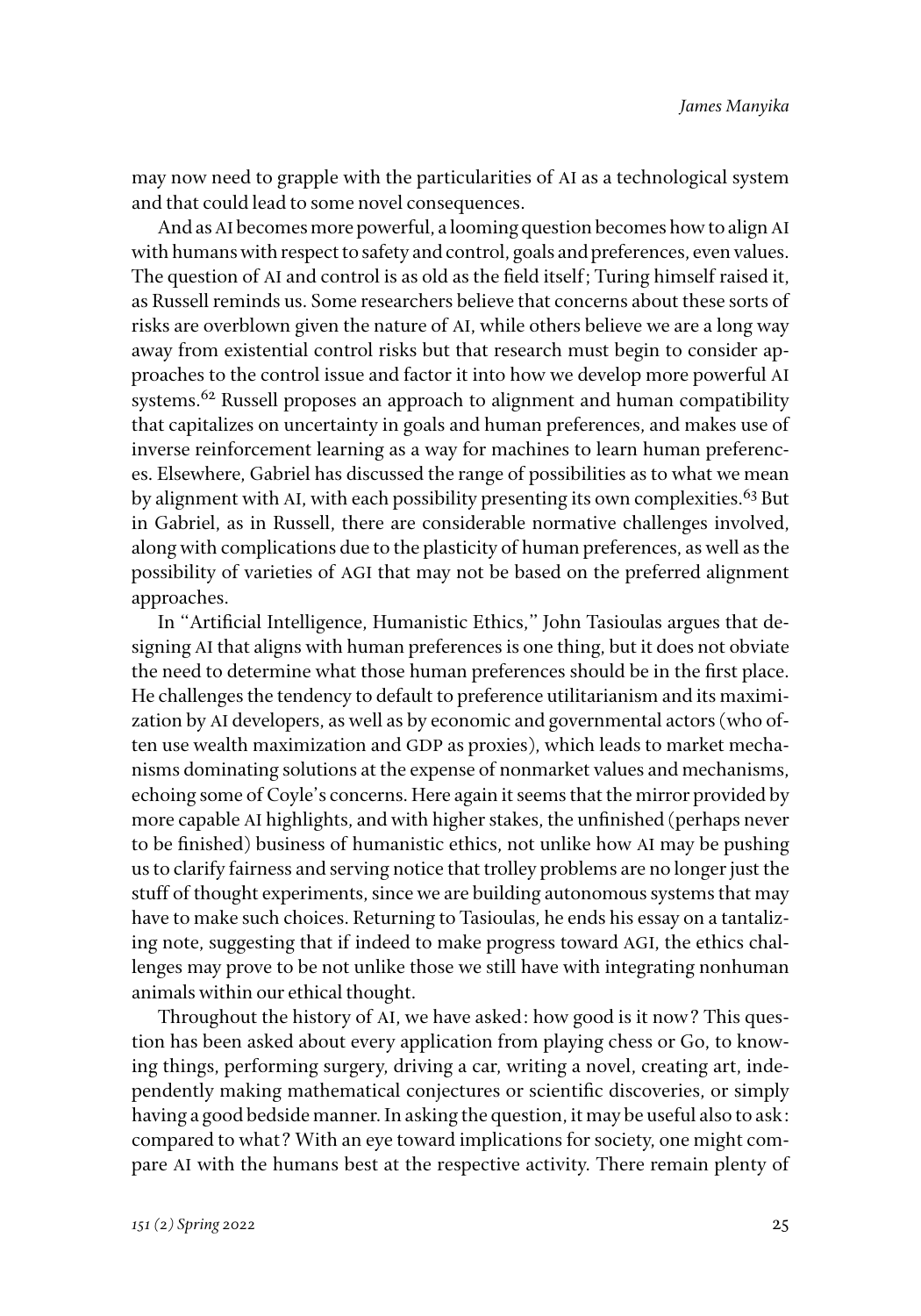activities in which the "best" humans perform better than AI–as they likely will for the foreseeable future–and society is well served by these humans performing these activities. One might also compare with other samplings of humanity, such as the average person employed in or permitted to conduct that activity, or a randomly selected human. (Indeed, many AI papers will typically show results compared or benchmarked to the average human, and to the human "best" or expert human.) And here, as AI becomes more capable, is where the societal implications get more complicated. For example, do we raise permission standards for humans performing safety-critical activities to keep up with machine capabilities? Similarly, what determines when AI is good enough? A third comparison might be with respect to how co-extensive the range of AI capabilities become with those of humans–what Simon and Newell, as mentioned earlier, thought would eventually come to pass. How good AI systems become in this respect would likely herald the beginning of a new era for us and for society of the sort discussed previously. But perhaps the most important comparison is with respect to what we choose to use AI for and what we need AI to be capable of in order to benefit society. It would seem that in any such comparisons, along with how we design, develop, and deploy AI, the societal implications are not foregone conclusions, but choices that are up to us.

 $\blacksquare$ s all this worth it? If not, a logical response might be to stop everything, stop further development and deployment of AI, put the curses back in Pandora's box. This hardly seems realistic, given the huge economic s all this worth it? If not, a logical response might be to stop everything, stop further development and deployment of AI, put the curses back in Pandora's  $\mathsf L$  box. This hardly seems realistic, given the huge economic and strategic stakes tween companies, not to mention the usefulness of AI to its users and the tantalizing beneficial possibilities, some already here, for society. My response to the question is a conditional yes.

At an AI conference a few years ago, I participated on a panel to which the host, Stuart Russell, posed a thought experiment. I forget the exact formulation, or even how I responded, but I have come to express it as follows:

It's the year 2050, AI has turned out to be hugely beneficial to society and generally acknowledged as such. What happened?

This thought experiment aims to elicit the most worthwhile possibilities we achieved, the most beneficial opportunities we realized, the hard problems we solved, the risks we averted, the unintended consequences, misuses, and abuses we avoided, and the downsides we mitigated all in order to achieve the positive outcome in a not-too-distant future. In other words, it is a way of asking what we need to get right if AI is to be a net benefit to society.

The essays in this volume of *Dædalus* highlight many of the things we must get right. Drawing from these and other discussions, and a growing literature,  $64$  one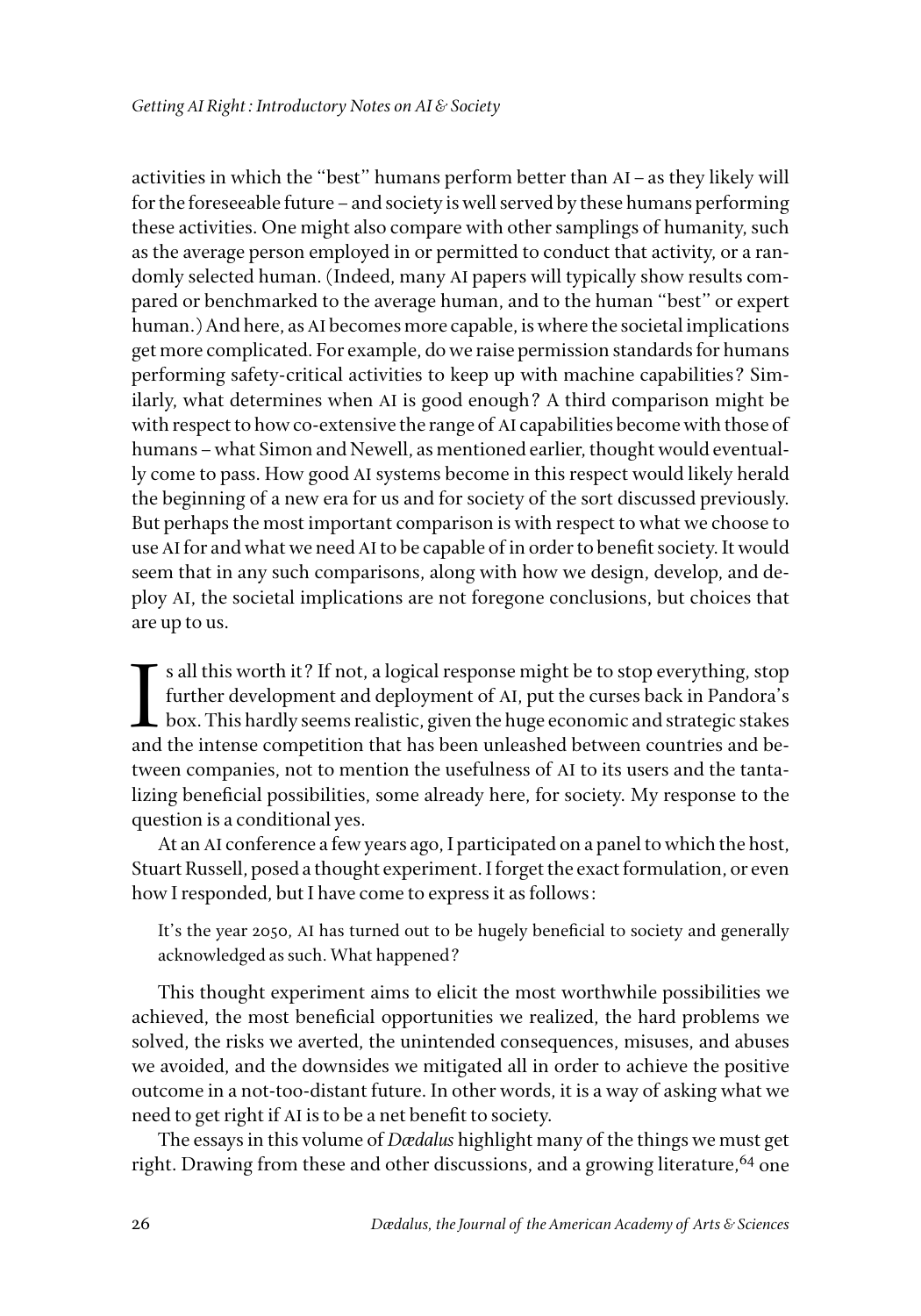can compile a long working list<sup>65</sup> whose items can be grouped as follows: The first group is related to the challenges of building AI powerful and capable enough to achieve the exciting beneficial possibilities for humanity, but also safe and without causing or worsening individual or group harms, and able to earn public trust, especially where societal stakes are high. A second set of challenges concerns focusing AI's development and use where it can make the greatest contributions to humanity–such as in health and the life sciences, climate change, overall wellbeing, and in the foundational sciences and in scientific discoveries–and to deliver net positive socioeconomic outcomes for all people. The *all* is all-important, given the likelihood that without purposeful attention to it, the characteristics of the resulting AI and its benefits could accrue to a few individuals, organizations, and countries, likely those leading in its development and use. The third group of challenges centers on the responsible development, deployment, use, and governance of AI. This is especially critical given the huge economic and geopolitical stakes and the intense competition for leadership in AI that has been unleashed between companies and between countries as a result. Not prioritizing responsible approaches to AI could lead to harmful and unsafe deployment and uses, outright misuses, many more unintended consequences, and destabilizing race conditions among the various competitors. A fourth set of challenges concerns us: how we co-evolve our societal systems and institutions and negotiate the complexities of how to be human in an age of increasingly powerful AI.

Readers of this volume will undoubtedly develop their own perspectives on what we collectively must get right if AI is to be a net positive for humanity. While such lists will necessarily evolve as our uses and societal experience with AI grow and as AI itself becomes more powerful, the work on them must not wait.

Returning to the question, is this worth it? My affirmative answer is conditioned on confronting and getting right these hard issues. At present, it seems that the majority of human ingenuity, effort, and financial and other resources are disproportionately focused on commercial applications and the economic potential of AI, and not enough on the other issues that are also critical for AI to be a net benefit to humanity given the stakes. We can change that.

#### **AUTHOR'S NOTE**

I am grateful to the American Academy for the opportunity to conceive this *Dædalus* volume on AI & Society and to bring together diverse perspectives on AI across a range of topics. On a theme as broad as this, there are without doubt many more topics and views that are missing; for that I take responsibility.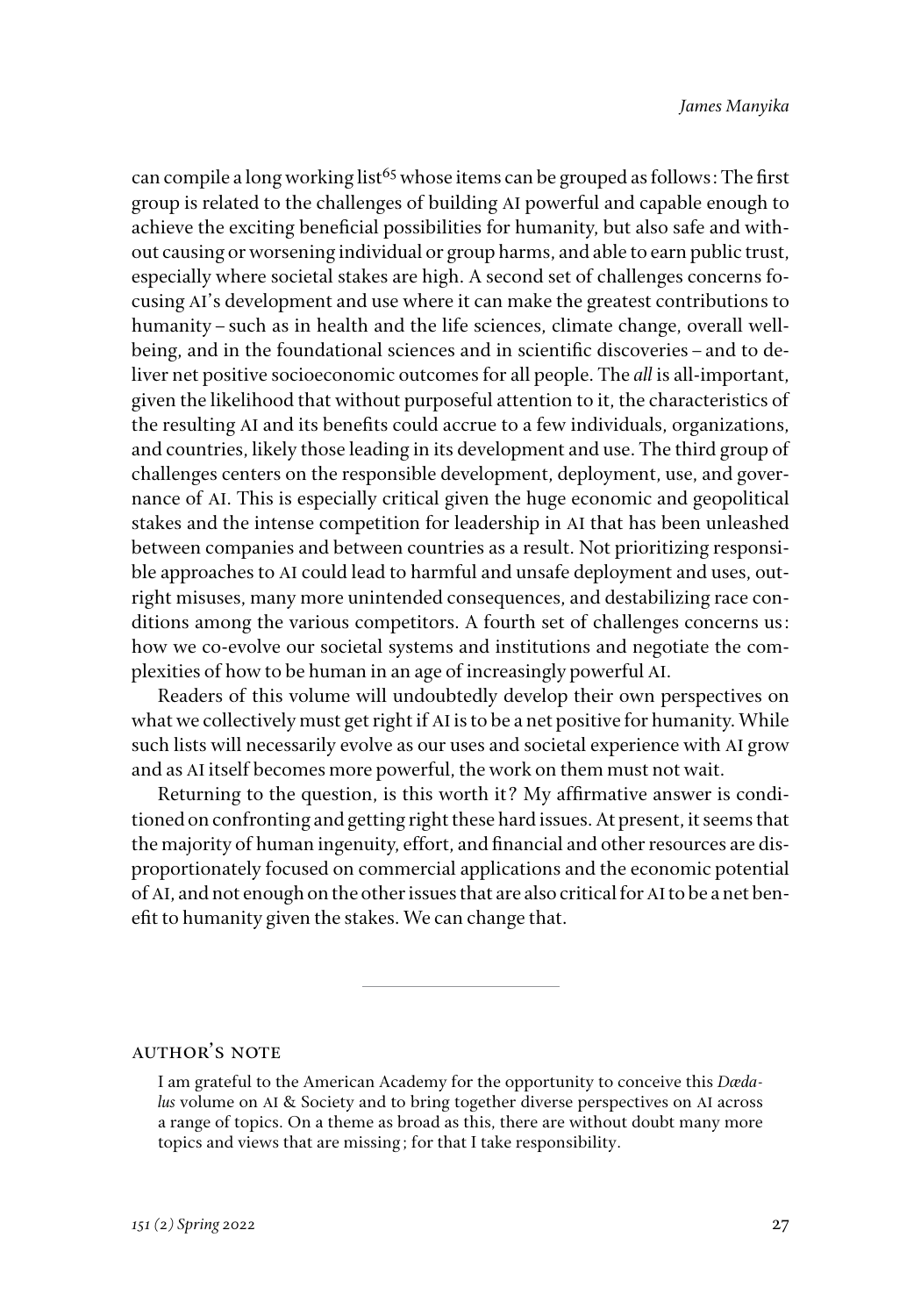I would like to thank the Fellows of All Souls College, Oxford, where I have been a Visiting Fellow during the editing of this *Dædalus* volume. I would also like to thank my colleagues at the McKinsey Global Institute, the AI Index, and the 100-Year Study of AI at Stanford, as well as my fellow members on the National Academies of Sciences, Engineering, and Medicine Committee on Responsible Computing Research and Its Applications, for our many discussions as well as our work together that informed the shape of this volume. I am grateful for the conversations with the authors in this volume and with others, including Hans-Peter Brondmo, Gillian Hadfield, Demis Hassabis, Mary Kay Henry, Reid Hoffman, Eric Horvitz, Margaret Levi, Eric Salobir, Myron Scholes, Julie Su, Paul Tighe, and Ngaire Woods. I am grateful for valuable comments and suggestions on this introduction from Jack Clark, Erik Brynjolfsson, Blaise Agüera y Arcas, Julian Manyika, Sarah Manyika, Maithra Raghu, and Stuart Russell, but they should not be held responsible for any errors or opinions herein.

This volume could not have come together without the generous collaboration of the Academy's editorial team of Phyllis Bendell, Director of Publications and Managing Editor of *Dædalus*, who brought her experience as guide and editor, and enthusiasm from the very beginning to the completion of this effort, and Heather Struntz and Peter Walton, who were collaborative and expert copyeditors for all the essays in this volume.

#### about the author

**James Manyika**, a Fellow of the American Academy since 2019, is Chairman and Director Emeritus of the McKinsey Global Institute and Senior Partner Emeritus of McKinsey & Company, where he spent twenty-six years. He was appointed by President Obama as Vice Chair of the Global Development Council at the White House (2012–2017), and by two U.S. Commerce Secretaries to the Digital Economy Board and the National Innovation Board. He is a Distinguished Fellow of Stanford's Human-Centered AI Institute, a Distinguished Research Fellow in Ethics & AI at Oxford, and a Research Fellow of DeepMind. He is a Visiting Professor at Oxford University's Blavatnik School of Government. In early 2022, he joined Google as Senior Vice President for Technology and Society.

#### **ENDNOTES**

- <sup>1</sup> The Turing Test was conceived by Alan Turing in 1950 as a way of testing whether a computer's responses are indistinguishable from those of a human. Though it is often discussed in popular culture as a test for artificial intelligence, many researchers do not consider it a test of artificial intelligence; Turing himself called it "the imitation game." Alan M. Turing, "Computing Machinery and Intelligence," *Mind*, October 1950.
- <sup>2</sup> "The Reith Lectures: Living with Artificial Intelligence," BBC, https://www.bbc.co.uk/ programmes/m001216k.
- <sup>3</sup> Julian Schrittwieser, Ioannis Antonoglou, Thomas Hubert, et al., "MuZero: Mastering Go, Chess, Shogi and Atari without Rules," DeepMind, December 23, 2020; and Chris-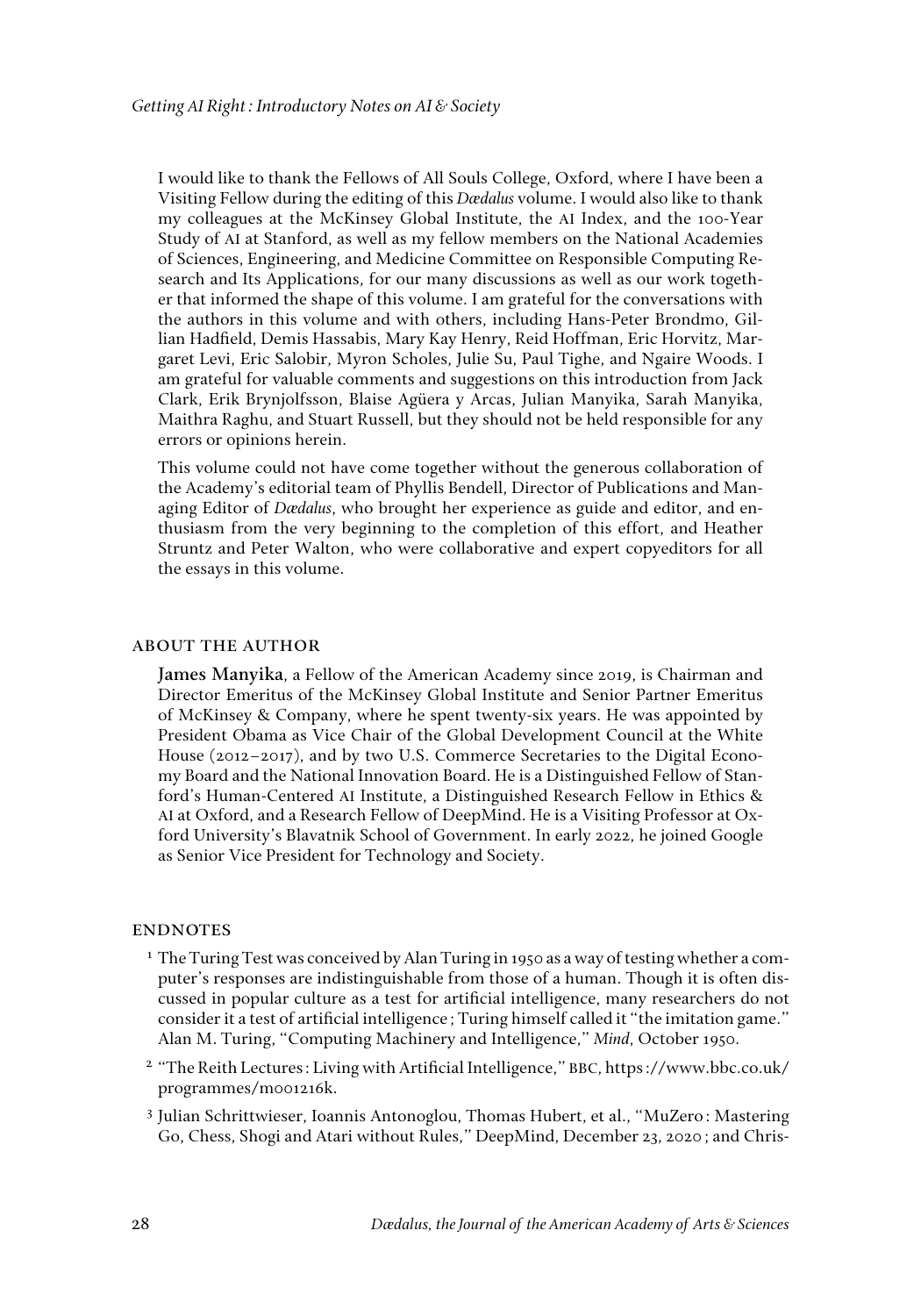topher Berner, Greg Brockman, Brooke Chan, et al., "Dota 2 with Large Scale Deep Reinforcement Learning," arXiv (2019), https://arxiv.org/abs/1912.06680.

- <sup>4</sup> The Department of Energy's report on AI for science provides an extensive review of both the current state-of-the-art uses of AI in various branches of science as well as the grand challenges for AI in each. See Rick Stevens, Valerie Taylor, Jeff Nichols, et al., *AI for Science: Report on the Department of Energy (DOE) on Artificial Intelligence (AI) for Science* (Oak Ridge, Tenn.: U.S. Department of Energy Office of Scientific and Technical Information, 2020), https://doi.org/ 10.2172/1604756. See also the Royal Society and the Alan Turing Institute, "The AI Revolution in Scientific Research" (London: The Royal Society, 2019).
- <sup>5</sup> See Kathryn Tunyasuvunakool, Jonas Adler, Zachary Wu, et al., "Highly Accurate Protein Structure Prediction for the Human Proteome," *Nature* 596 (7873) (2021); Janet Thornton and colleagues discuss the contributions of AlphaFold to the life sciences, including its use in predicting the structure of some of the proteins associated with SARS-CoV-2, the virus that causes COVID-19. See Janet Thornton, Roman A. Laskowski, and Neera Borkakoti, "AlphaFold Heralds a Data-Driven Revolution in Biology and Medicine," *Nature Medicine* 27 (10) (2021).
- <sup>6</sup> "AI Set to Exceed Human Brain Power," CNN, August 9, 2006, [http://edition.cnn.com/](http://edition.cnn.com/2006/TECH/science/07/24/ai.bostrom/) 2006/TECH[/science/07/24/ai.bostrom/](http://edition.cnn.com/2006/TECH/science/07/24/ai.bostrom/).
- <sup>7</sup> See Julia Angwin, Jeff Larson, Surya Mattu, and Lauren Kirchner, "Machine Bias," Pro-Publica, May 23, 2016, [https://www.propublica.org/article/machine-bias-risk-assessments](https://www.propublica.org/article/machine-bias-risk-assessments-in-criminal-sentencing) [-in-criminal-sentencing](https://www.propublica.org/article/machine-bias-risk-assessments-in-criminal-sentencing); and Joy Buolamwini and Timnit Gebru, "Gender Shades: Intersectional Accuracy Disparities in Commercial Gender Classification," in *Proceedings of the 1st Conference on Fairness, Accountability and Transparency* (New York: Association for Computing Machinery, 2018).
- <sup>8</sup> See Hilary Putnam, "Much Ado About Not Very Much," *Dædalus* 117 (1) (Winter 1988): 279, https://www.amacad.org/sites/default/files/daedalus/downloads/Daedalus\_Wi98\_ Artificial-Intelligence.pdf. In the same volume, see also Daniel Dennett's essay "When Philosophers Encounter Artificial Intelligence," in which he provides a robust response to Putman while also making observations about AI and philosophy that, with the benefit of hindsight, remain insightful today, even as the field has progressed.
- <sup>9</sup> Robert K. Appiah, Jean H. Daigle, James M. Manyika, and Themuso Makhurane, "Modelling and Training of Artificial Neural Networks," *African Journal of Science and Technology Series B, Science* 6 (1) (1992).
- <sup>10</sup> Founded by Eric Horvitz, the 100-Year Study of AI that I have been involved in publishes a report every five years; its most recent report takes stock of progress in AI as well as concerns as it is more widely deployed in society. See Michael L. Littman, Ifeoma Ajunwa, Guy Berger, et al., *Gathering Strength, Gathering Storms: The One Hundred Year Study on Artificial Intelligence (AI100) 2021 Study Panel Report* (Stanford, Calif.: Stanford University, 2021). Separately, at the AI Index, we provide an annual view of developments in AI. See Artificial Intelligence Index, Stanford University Human-Centered Artificial Intelligence, https://aiindex.stanford.edu/.
- <sup>11</sup> B. J. Copeland, "Artificial Intelligence," Britannica, [https://www.britannica.com/](https://www.britannica.com/technology/artificial-intelligence) [technology/artificial-intelligence](https://www.britannica.com/technology/artificial-intelligence) (last edited December 14, 2021).
- <sup>12</sup> David Poole, Alan Mackworth, and Randy Goebel, *Computational Intelligence: A Logical Approach* (New York: Oxford University Press, 1998).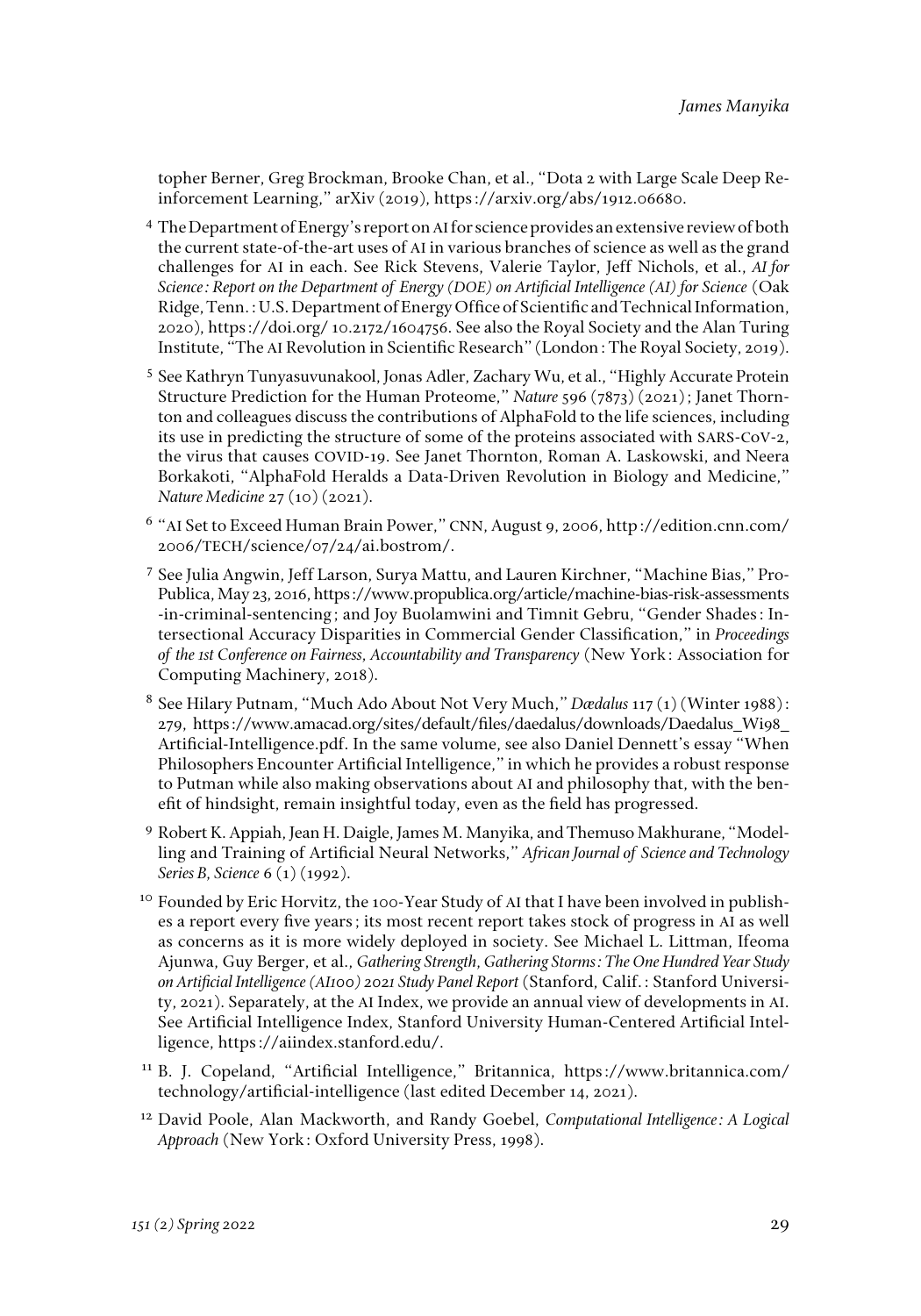- $13$  The goal-orientation in this second type of definition is considered by some also as limiting, hence variations such as Stuart Russell and Peter Norvig's, that focus on perceiving and acting. See Stuart Russell and Peter Norvig, *Artificial Intelligence: A Modern Approach*, 4th ed. (Hoboken, N.J.: Pearson, 2021). See also Shane Legg and Marcus Hutter, "A Collection of Definitions of Intelligence," arXiv (2007), https://arxiv.org/abs/0706.3639.
- <sup>14</sup> See Marvin Minsky, *The Emotion Machine: Commonsense Thinking, Artificial Intelligence, and the Future of the Human Mind* (New York: Simon & Schuster, 2007).
- <sup>15</sup> See Stephen Cave and Kanta Dihal, "Ancient Dreams of Intelligent Machines: 3,000 Years of Robots," *Nature* 559 (7715) (2018).
- <sup>16</sup> Dennett, "When Philosophers Encounter Artificial Intelligence."
- <sup>17</sup> John McCarthy, Marvin L. Minsky, Nathaniel Rochester, and Claude E. Shannon, "A Proposal for the Dartmouth Summer Research Project on Artificial Intelligence," August 31, 1955, http://raysolomonoff.com/dartmouth/boxa/dart564props.pdf.
- <sup>18</sup> Many of the pioneers of the current AI spring and their views are featured in Martin Ford, *Architects of Intelligence: The Truth about AI from the People Building It* (Birmingham, United Kingdom: Packt Publishing, 2018).
- <sup>19</sup> Yoshua Bengio, Yann Lecun, and Geoffrey Hinton, "Deep Learning for AI," *Communications of the ACM* 64 (7) (2021). Reinforcement learning adds the notion of learning through sequential experiences that involve state transitions and making use of reinforcing rewards. See Richard S. Sutton and Andrew G. Barto, *Reinforcement Learning: An Introduction* (Cambridge, Mass.: MIT Press, 2018).
- $20$  Hubert L. Dreyfus and Stuart E. Dreyfus, "Making a Mind Versus Modeling the Brain: Artificial Intelligence Back at a Branchpoint," *Dædalus* 117 (1) (Winter 1988): 15–44, https://www.amacad.org/sites/default/files/daedalus/downloads/Daedalus\_Wi98\_ Artificial-Intelligence.pdf.
- <sup>21</sup> For a view on trends in performance versus benchmarks in various AI subfields, see Chapter 2 in Human-Centered Artificial Intelligence, *Artificial Intelligence Index Report 2022* (Stanford, Calif.: Stanford University, 2022), https://aiindex.stanford.edu/wp-content/ uploads/2022/03/2022-AI-Index-Report\_Master.pdf.
- <sup>22</sup> At the time of developing this volume (2020–2021), the most well-known large language models included OpenAI's GPT-3, Google's LaMDA, Microsoft's MT-NLG, and Deep-Mind's Gopher. These models use transformer architectures first described in Ashish Vaswani, Noam Shazeer, Niki Parmar, et al., "Attention Is All You Need," arXiv (2017), https://arxiv.org/abs/1706.03762.
- <sup>23</sup> Rishi Bommasani, Drew A. Hudson, Ehsan Adeli, et al., "On the Opportunities and Risks of Foundation Models," arXiv (2021), https://arxiv.org/abs/2108.07258.
- <sup>24</sup> Ibid. See also Laura Weidinger, John Mellor, Maribeth Rauh, et al., "Ethical and Social Risks of Harm from Language Models," arXiv (2021),<https://arxiv.org/abs/2112.04359>. On toxicity, see Samuel Gehman, Suchin Gururangan, Maarten Sap, et al., "RealToxicity-Prompts: Evaluating Neural Toxic Degeneration in Language Models," in *Findings of the Association for Computational Linguistics: EMNLP 2020* (Stroudsburg, Pa.: Association for Computational Linguistics, 2020), 3356–3369; and Albert Xu, Eshaan Pathak, Eric Wallace, et al., "Detoxifying Language Models Risks Marginalizing Minority Voices," arXiv (2014), https://arxiv.org/abs/2104.06390.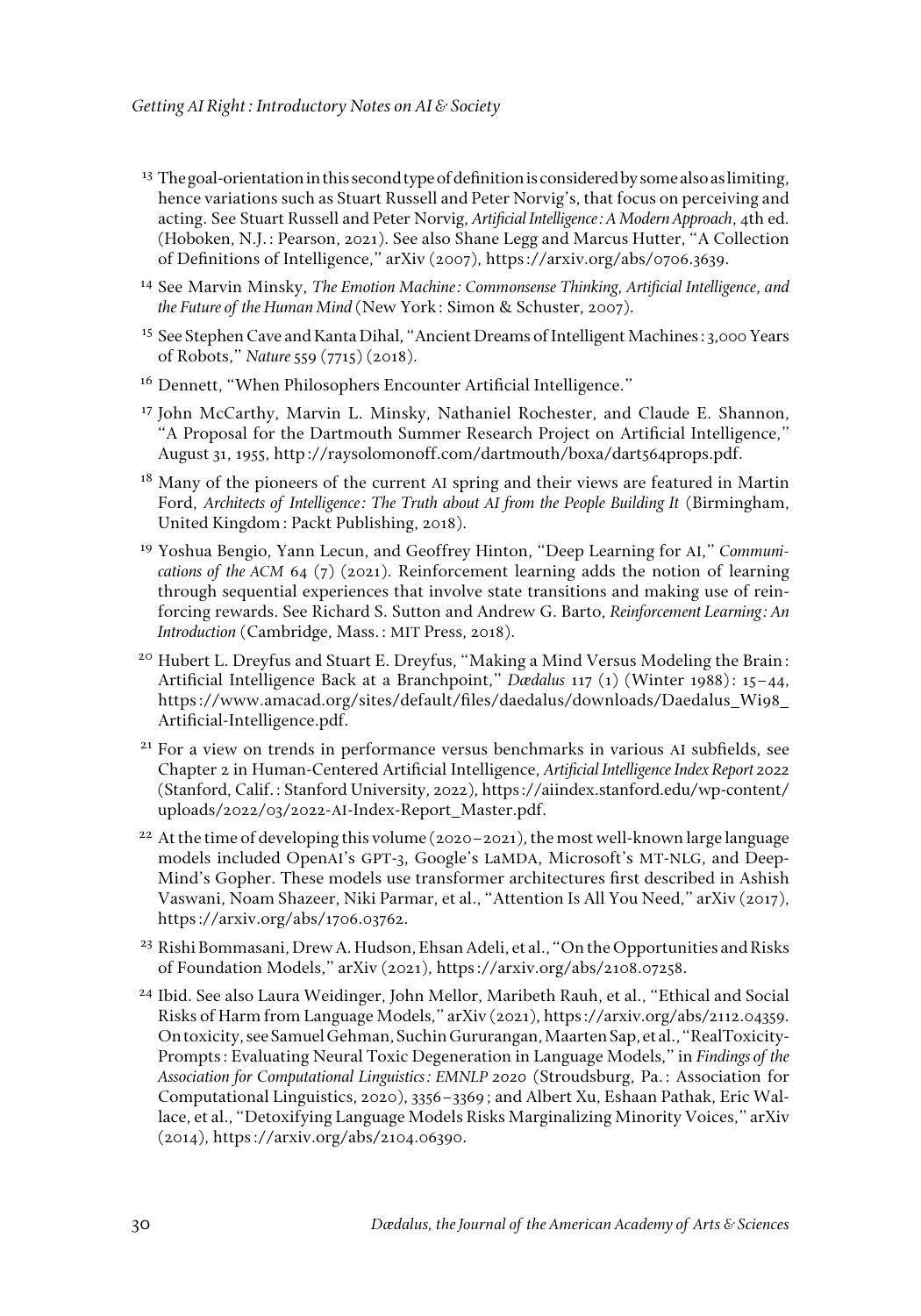- <sup>25</sup> Demis Hassabis, Dharshan Kumaran, Christopher Summerfield, and Matthew Botvinick, "Neuroscience-Inspired Artificial Intelligence," *Neuron* 95 (2) (2017); and Alexis T. Baria and Keith Cross, "The Brain Is a Computer Is a Brain: Neuroscience's Internal Debate and the Social Significance of the Computational Metaphor," arXiv (2021), https://arxiv.org/abs/2107.14042.
- <sup>26</sup> See Littman, *Gathering Strength, Gathering Storms.*
- <sup>27</sup> For an overview of trends in AI technical and ethics issues as well as AI regulation and policy, see Chapters 3 and 6, respectively, in Human-Centered Artificial Intelligence, *Artificial Intelligence Index Report 2022.* See also Mateusz Szczepański, Michał Choraś, Marek Pawlicki, and Aleksandra Pawlicka, "The Methods and Approaches of Explainable Artificial Intelligence," in *Computational Science–ICCS 2021*, ed. Maciej Paszynski, Dieter Kranzlmüller, Valeria V. Krzhizhanovskaya, et al. (Cham, Switzerland: Springer, 2021). See also Cynthia Dwork and Aaron Roth, "The Algorithmic Foundations of Differential Privacy," *Foundations and Trends in Theoretical Computer Science* 9 (3–4) (2014).
- <sup>28</sup> For an overview of the types of efforts as well as three case studies (Microsoft, OpenAI, and OECD's observatory), see Jessica Cussins Newman, *Decision Points in AI Governance: Three Case Studies Explore Efforts to Operationalize AI Principles* (Berkeley: Center for Long-Term Cybersecurity, UC Berkeley, 2020).
- <sup>29</sup> See Chapter 6, "Diversity in AI," in Human-Centered Artificial Intelligence, *Artificial Intelligence Index Report 2021* (Stanford, Calif.: Stanford University, 2021), https://aiindex .stanford.edu/wp-content/uploads/2021/11/2021-AI-Index-Report\_Master.pdf. See also Sarah Myers West, Meredith Whittaker, and Kate Crawford, "Discriminating Systems: Gender, Race and Power in AI" (New York: AI Now Institute, 2019).
- <sup>30</sup> Bengio et al., "Deep Learning for AI."
- <sup>31</sup> Emily B. Bender and Alexander Koller, "Climbing towards NLU: On Meaning, Form, and Understanding in the Age of Data," in *Proceedings of the 58th Annual Meeting of the Association for Computational Linguistics* (New York: Association for Computing Machinery, 2020).
- <sup>32</sup> See Allan Dafoe, Edward Hughes, Yoram Bachrach, et al., "Open Problems in Cooperative AI," arXiv (2020), [http://arxiv.org/abs/2012.08630](http://www.google.com/url?q=http%3A%2F%2Farxiv.org%2Fabs%2F2012.08630&sa=D&sntz=1&usg=AFQjCNG_UWqXbmw0Ukt_b2pUOEqnZXGcSw); and Allan Dafoe, Yoram Barach, Gillian Hadfield, Eric Horvitz, et al., "Cooperative AI: Machines Must Learn to Find Common Ground," *Nature* 593 (2021).
- <sup>33</sup> See the Department of Energy's report *AI for Science* for examples in several scientific fields. See also Alex Davies, Petar Veličković, Lars Buesing, et al., "Advancing Mathematics by Guiding Human Intuition with AI," *Nature* 600 (7887) (2021); and Anil Ananthaswamy, "AI Designs Quantum Physics Experiments Beyond What Any Human Has Conceived," *Scientific American*, July 2021.
- <sup>34</sup> On AI's grand challenges, Raj Reddy posed probably the first list in his 1988 AAAI Presidential Address, "Foundations and Grand Challenges of Artificial Intelligence," *AI Magazine,* 1988. Ganesh Manni provides a useful history of AI grand challenges in "Artificial Intelligence's Grand Challenges: Past, Present, and Future," *AI Magazine*, Spring 2021.
- <sup>35</sup> On the challenges and progress in causal reasoning, see Judea Pearl and Dana Mackenzie, *The Book of Why: The New Science of Cause and Effect* (New York: Basic Books, 2018).
- <sup>36</sup> For example, see David Silver, Satinder Singh, Doina Precup, and Richard S. Sutton, "Reward is Enough," *Artificial Intelligence* 299 (4) (2021).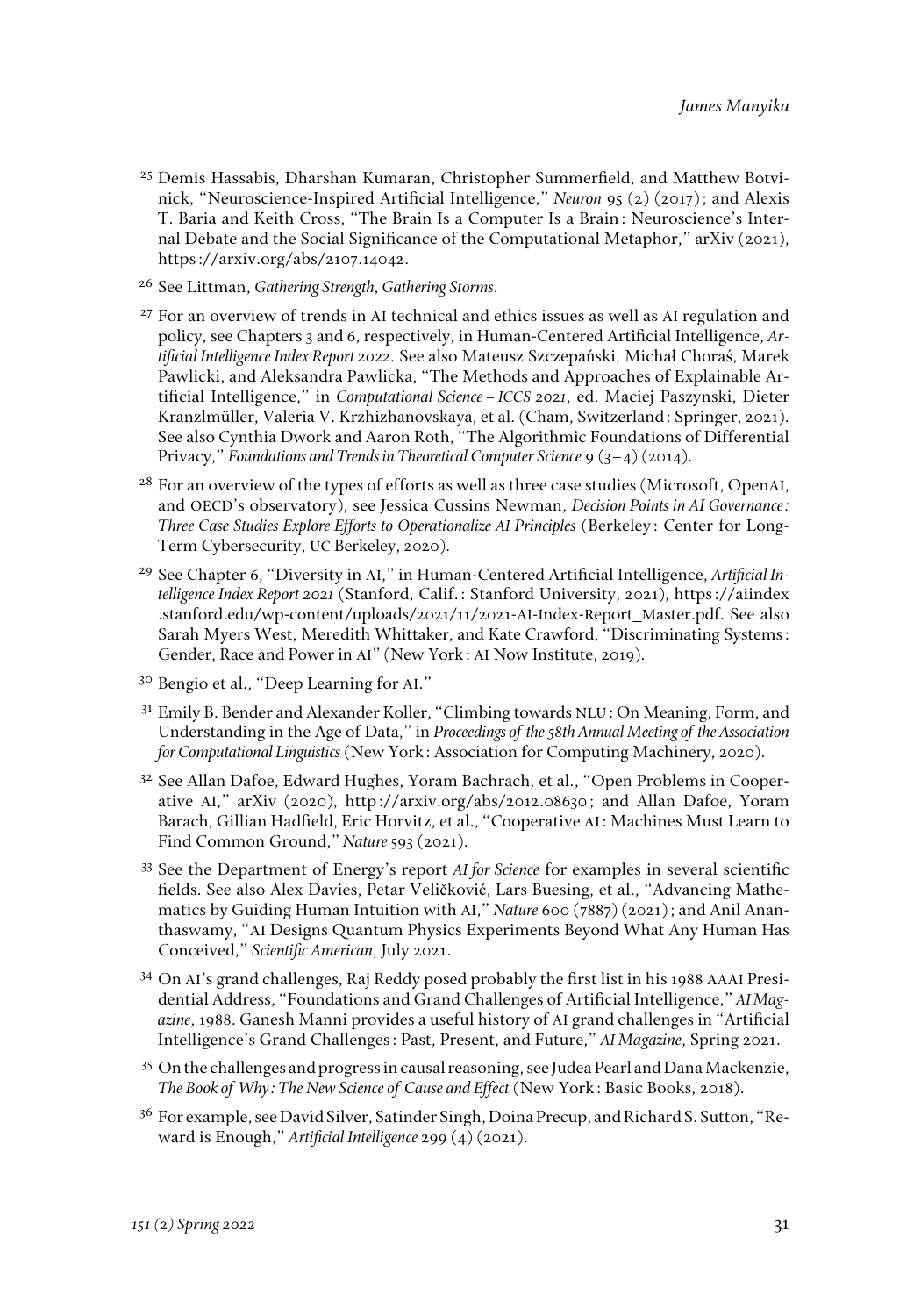- $37$  In a recent paper, Chinese researchers describe an approach that has the potential to train models of up to 174 trillion parameters, a size that rivals the number of synapses in the brian (hence the claim of "brain-scale" models), on high performance supercomputers. See Zixuan Ma, Jiaao He, Jiezhong Qiu, et al., "BaGuaLu: Targeting Brain Scale Pretrained Models with over 37 Million Cores," March 2022, https://keg.cs.tsinghua.edu .cn/jietang/publications/PPOPP22-Ma%20et%20al.-BaGuaLu%20Targeting%20 Brain%20Scale%20Pretrained%20Models%20w.pdf.
- <sup>38</sup> See Nick Bostom, *Superintelligence: Paths, Dangers, Strategies* (Oxford: Oxford University Press, 2014); Max Tegmark, *Life 3.0: Being Human in the Age of AI* (New York: Knopf, 2017); and Martin Ford, *Rule of the Robots: How Artificial Intelligence Will Transform Everything* (New York: Basic Books, 2021).
- <sup>39</sup> See Michael Chui, James Manyika, Mehdi Miremadi, et al., "Notes from the AI Frontier: Applications and Value of Deep Leaning" (New York: McKinsey Global Institute, 2018); and Jacques Bughin, Jeongmin Seong, James Manyika, et al., "Notes from the AI Frontier: Modeling the Impact of AI on the World Economy" (New York: McKinsey Global Institute, 2018). And for trends on adoption of AI in business and the economy as well as AI labor markets, see Chapter 4 in Human-Centered Artificial Intelligence, *Artificial Intelligence Index Report 2022*.
- <sup>40</sup> See National Commission on Technology, Automation and Economic Progress, *Technology and the American Economy*, vol. 1 (Washington, D.C.: U.S. Government Printing Office, 1966), https://files.eric.ed.gov/fulltext/ED023803.pdf.
- <sup>41</sup> James Manyika, Susan Lund, Michael Chui, et al., *Jobs Lost, Jobs Gained: What the Future of Work Will Mean for Jobs, Skills, and Wages* (New York: McKinsey Global Institute, 2017); Daron Acemoglu and Pascual Restrepo, "Artificial Intelligence, Automation and Work," NBER Working Paper 24196 (Cambridge, Mass.: National Bureau of Economic Research, 2018); David Autor, David Mindell, and Elisabeth Reynolds, *The Work of the Future: Building Better Jobs in an Age of Intelligent Machines* (Cambridge, Mass.: MIT Work of the Future, 2020); and Erik Brynjolfsson, "The Problem Is Wages, Not Jobs," in *Redesigning AI: Work, Democracy, and Justice in the Age of Automation*, ed. Daron Acemoglu (Cambridge, Mass.: MIT Press, 2021).
- <sup>42</sup> See Daron Acemoglu and Pascual Restrepo, "The Wrong Kind of AI? Artificial Intelligence and the Future of Labor Demand," NBER Working Paper 25682 (Cambridge, Mass.: National Bureau of Economic Research, 2019); and Bryan Wilder, Eric Horvitz, and Ece Kamar, "Learning to Complement Humans," arXiv (2020), https://arxiv.org/ abs/2005.00582.
- <sup>43</sup> Susskind provides a broad survey of many of the arguments that AI has changed everything with respect to jobs. See Daniel Susskind, *A World Without Work: Technology, Automation, and How We Should Respond* (New York: Metropolitan Books, 2020).
- <sup>44</sup> From their 1957 lecture in Herbert A. Simon and Allen Newell, "Heuristic Problem Solving: The Next Advance Operations Research," *Operations Research* 6 (1) (1958).
- <sup>45</sup> John Maynard Keynes, "Economic Possibilities for Our Grandchildren," in *Essays in Persuasion* (New York: Harcourt Brace, 1932), 358–373.
- <sup>46</sup> See our most recent annual AI Index report, Human-Centered Artificial Intelligence, *Artificial Intelligence Index Report 2022*. See also Daniel Castro, Michael McLaughlin, and Eline Chivot, "Who Is Winning the AI Race: China, the EU or the United States?" Center for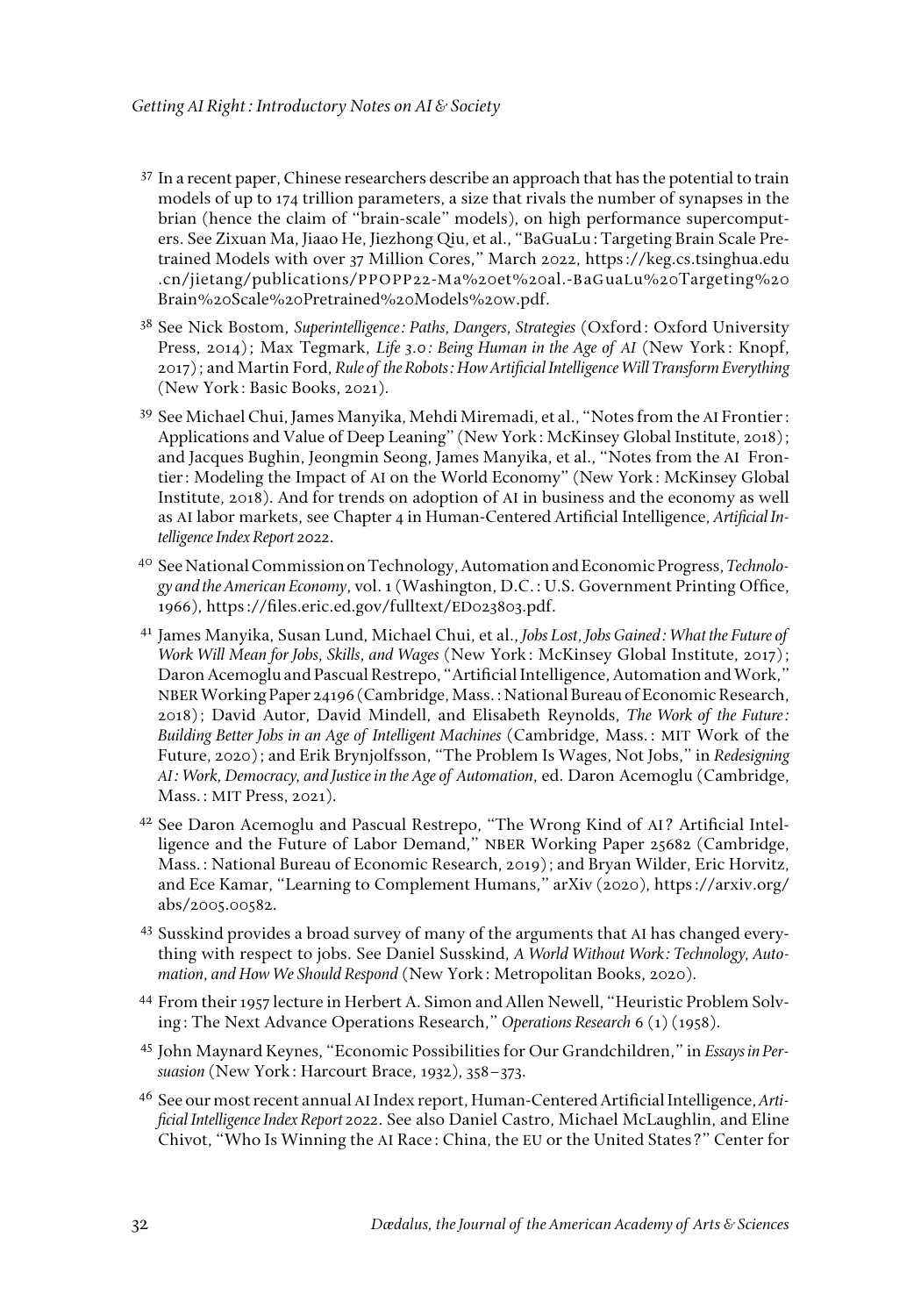Data Innovation, August 19, 2019; and Daitian Li, Tony W. Tong, and Yangao Xiao, "Is China Emerging as the Global Leader in AI?" *Harvard Business Review*, February 18, 2021.

- <sup>47</sup> Tania Babina, Anastassia Fedyk, Alex Xi He, and James Hodson, "Artificial Intelligence, Firm Growth, and Product Innovation" (2021), https://papers.ssrn.com/sol3/papers .cfm?abstract\_id=3651052.
- <sup>48</sup> See Amanda Askell, Miles Brundage, and Gillian Hadfield, "The Role of Cooperation in Responsible AI Development," arXiv (2019), https://arxiv.org/abs/1907.04534.
- <sup>49</sup> See Henry A. Kissinger, Eric Schmidt, and Daniel Huttenlocher, *The Age of AI: And Our Human Future* (Boston: Little, Brown and Company, 2021).
- <sup>50</sup> Issues that we explored in a Council on Foreign Relations Taskforce on Innovation and National Security. See James Manyika and William H. McRaven, *Innovation and National Security: Keeping Our Edge* (New York: Council on Foreign Relations, 2019).
- <sup>51</sup> For an assessment of the potential contributions of AI to many of the global development challenges, as well as gaps and risks, see Michael Chui, Martin Harryson, James Manyika, et al., "Notes from the AI Frontier: Applying AI for Social Good" (New York: McKinsey Global Institute, 2018). See also Ricardo Vinuesa, Hossein Azizpour, Iolanda Leita, et al., "The Role of Artificial Intelligence in Achieving the Sustainable Development Goals," *Nature Communications* 11 (1) (2022).
- <sup>52</sup> Timnit Gebru, Jamie Morgenstern, Briana Vecchione, et al., "Datasheets for Datasets," arXiv (2021), https://arxiv.org/abs/1803.09010.
- <sup>53</sup> See also Shoshana Zuboff, *The Age of Surveillance Capitalism: The Fight for a Human Future at the New Frontier of Power* (New York: Public Affairs, 2019).
- <sup>54</sup> See Dennett, "When Philosophers Encounter Artificial Intelligence."
- <sup>55</sup> Pamela McCorduck, *Machines Who Think: A Personal Inquiry into the History and Prospects of Artificial Intelligence*, 2nd ed. (Abingdon-on-Thames, United Kingdom: Routledge, 2004).
- <sup>56</sup> Timnit Gebru, "Race and Gender," in *The Oxford Handbook of Ethics of AI*, ed. Markus D. Dubber, Frank Pasquale, and Sunit Das (Oxford: Oxford University Press, 2020).
- <sup>57</sup> Blaise Agüera y Arcas, Margaret Mitchell, and Alexander Todorov, "Physiognomy in the Age of AI" (forthcoming).
- <sup>58</sup> See Julia Angwin, Jeff Larson, Surya Mattu, and Lauren Kirchner, "Machine Bias: There's Software Used across the Country to Predict Future Criminals. And It's Biased against Blacks," ProPublica, May 23, 2016; Virginia Eubanks, *Automating Inequality: How High-Tech Tools Profile, Police, and Punish the Poor* (New York: St. Martin's Press, 2018); and Maximilian Kasy and Rediet Abebe, "Fairness, Equality, and Power in Algorithmic Decision-Making," in *Proceedings of the 2021 ACM Conference on Fairness, Accountability, and Transparency* (New York: Association for Computing Machinery, 2021).
- <sup>59</sup> See Sorelle A. Friedler, Carlos Scheidegger, and Suresh Venkatasubramanian, "On the (im)Possibility of Fairness," arXiv (2016), https://arxiv.org/abs/1609.07236; and Arvind Narayanan, "Translation Tutorial: 21 Fairness Definitions and their Politics," in *Proceedings of the 2018 Conference on Fairness, Accountability, and Transparency* (New York: Association for Computing Machinery, 2018).
- <sup>60</sup> Dennett, "When Philosophers Encounter Artificial Intelligence."
- <sup>61</sup> See Sendhil Mullainathan, "Algorithmic Fairness and the Social Welfare Function," in *Proceedings of the 2018 ACM Conference on Economics and Computation* (New York: Associa-